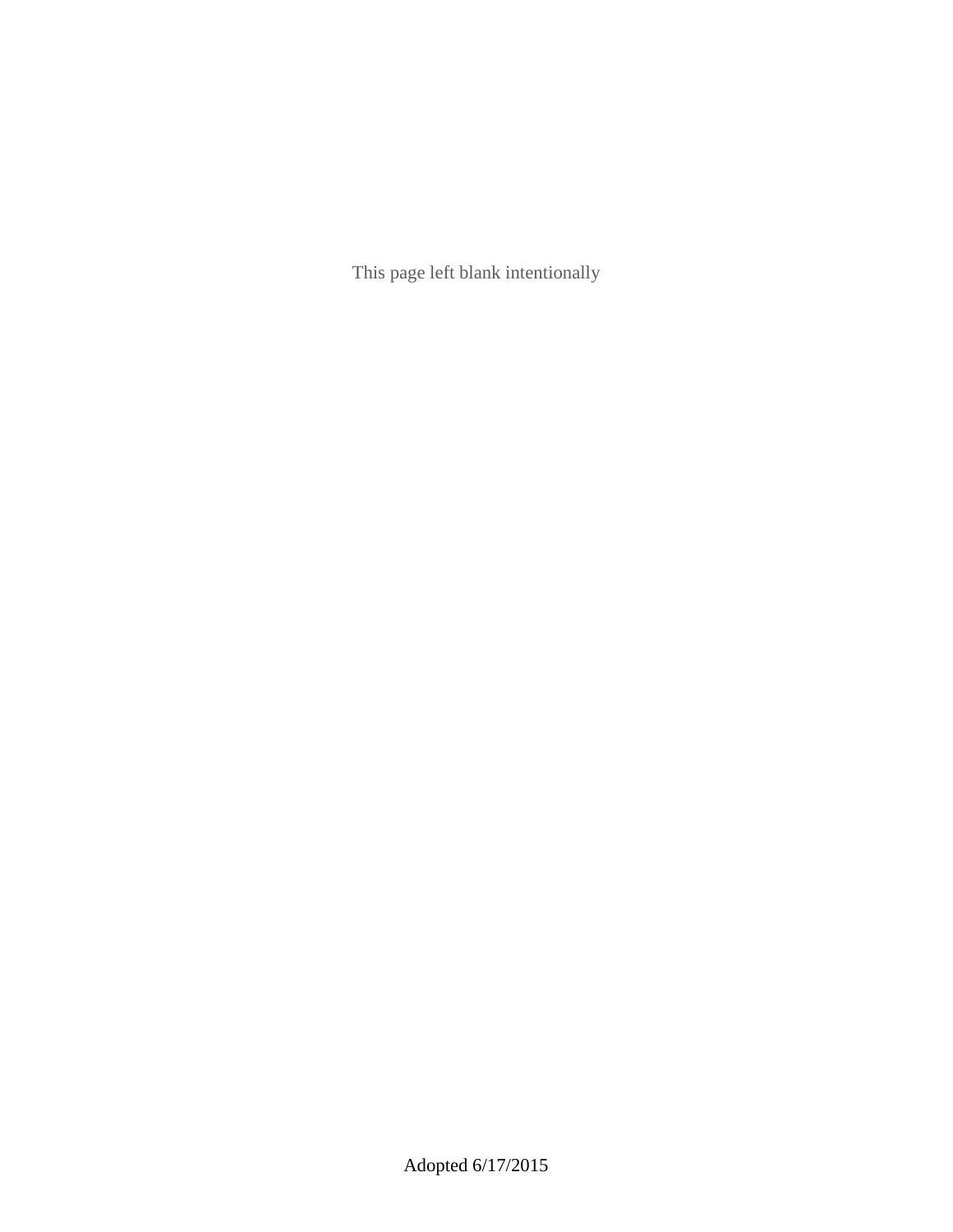# **TABLE OF CONTENTS**

# **Page**

|                                                                                     | $\overline{1}$<br>$\mathbf{1}$ |
|-------------------------------------------------------------------------------------|--------------------------------|
|                                                                                     | 3                              |
|                                                                                     | 3                              |
|                                                                                     | 9<br>9                         |
|                                                                                     | 9                              |
|                                                                                     | 9<br>9                         |
|                                                                                     | 10                             |
|                                                                                     | 10                             |
|                                                                                     |                                |
|                                                                                     | 11                             |
|                                                                                     | 11                             |
|                                                                                     | 11                             |
|                                                                                     | 13                             |
|                                                                                     | $1\overline{3}$                |
|                                                                                     | 13                             |
|                                                                                     | 13                             |
|                                                                                     | 13                             |
|                                                                                     | 14                             |
|                                                                                     | 14                             |
|                                                                                     | 14                             |
|                                                                                     |                                |
|                                                                                     | 15                             |
|                                                                                     |                                |
|                                                                                     |                                |
|                                                                                     | 15                             |
|                                                                                     |                                |
|                                                                                     | 15                             |
|                                                                                     | 15                             |
|                                                                                     | 15                             |
|                                                                                     | 16                             |
|                                                                                     | 16                             |
|                                                                                     | 16                             |
|                                                                                     | 17                             |
|                                                                                     | 19                             |
|                                                                                     | 19                             |
|                                                                                     | 19                             |
|                                                                                     | 19                             |
|                                                                                     | 19                             |
| Page I<br>East Clackamas County Fire Districts Unified Civil Service Rules and Reg. |                                |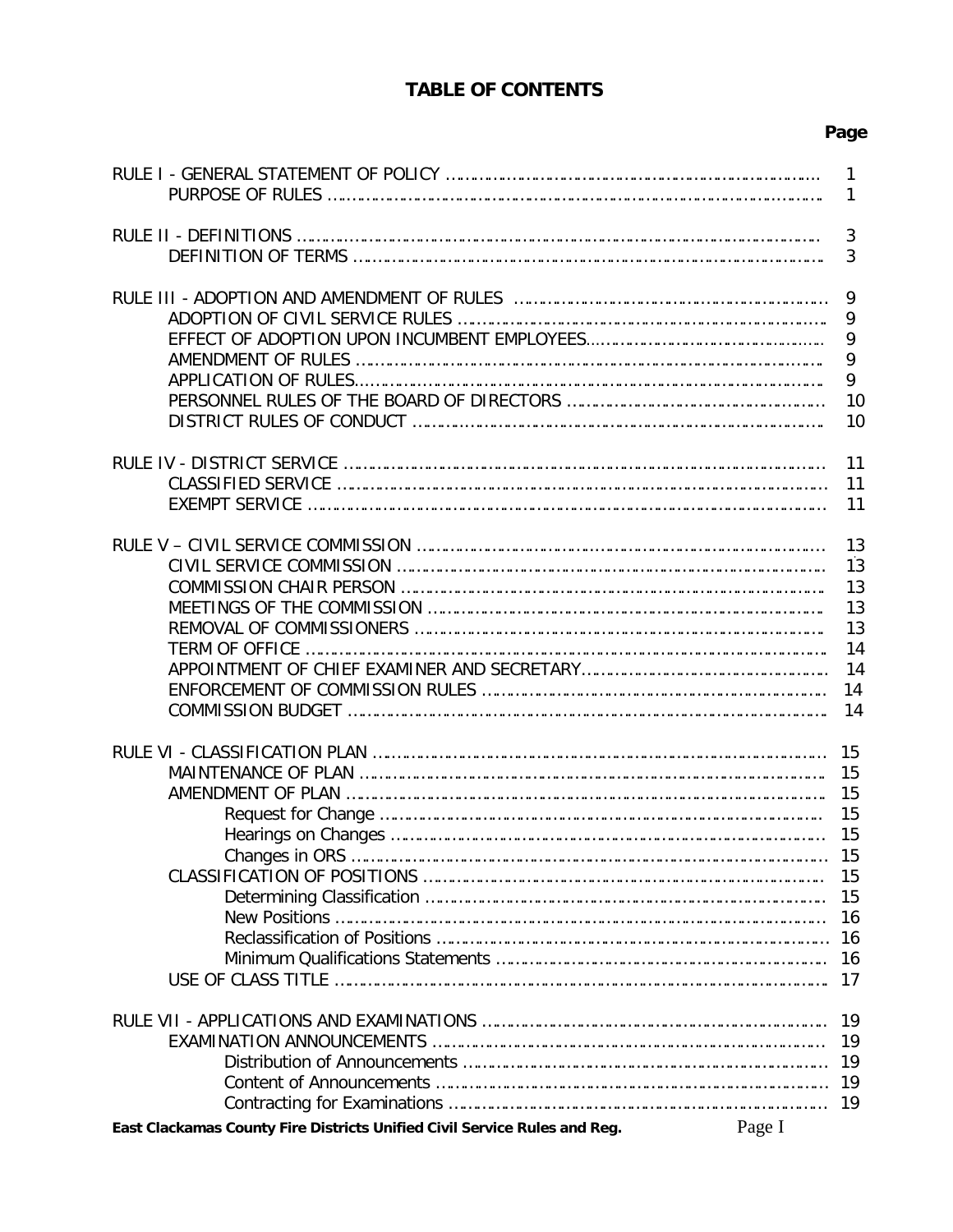|                                                                           | 19      |
|---------------------------------------------------------------------------|---------|
|                                                                           | 19      |
|                                                                           | 19      |
|                                                                           | 19      |
|                                                                           | 20      |
|                                                                           | 20      |
|                                                                           | 20      |
|                                                                           | 20      |
|                                                                           | 20      |
|                                                                           | 21      |
|                                                                           | 21      |
|                                                                           | 21      |
|                                                                           |         |
|                                                                           |         |
|                                                                           | 22      |
|                                                                           | 22      |
|                                                                           | 22      |
|                                                                           |         |
|                                                                           | 22      |
|                                                                           |         |
|                                                                           |         |
|                                                                           |         |
|                                                                           | 23      |
|                                                                           |         |
|                                                                           |         |
|                                                                           | 25      |
|                                                                           | 25      |
|                                                                           | 25      |
|                                                                           | 25      |
|                                                                           | 25      |
|                                                                           | 25      |
|                                                                           | 25      |
|                                                                           | 26      |
|                                                                           | 26      |
|                                                                           | 26      |
|                                                                           |         |
|                                                                           |         |
|                                                                           | 27      |
|                                                                           |         |
|                                                                           | 29      |
|                                                                           | 29      |
|                                                                           | 29      |
|                                                                           | 29      |
|                                                                           | 29      |
|                                                                           | 29      |
|                                                                           | 29      |
|                                                                           | 30      |
|                                                                           | 30      |
|                                                                           | 30      |
|                                                                           | 30      |
|                                                                           | 30      |
|                                                                           |         |
| East Clackamas County Fire Districts Unified Civil Service Rules and Reg. | Page II |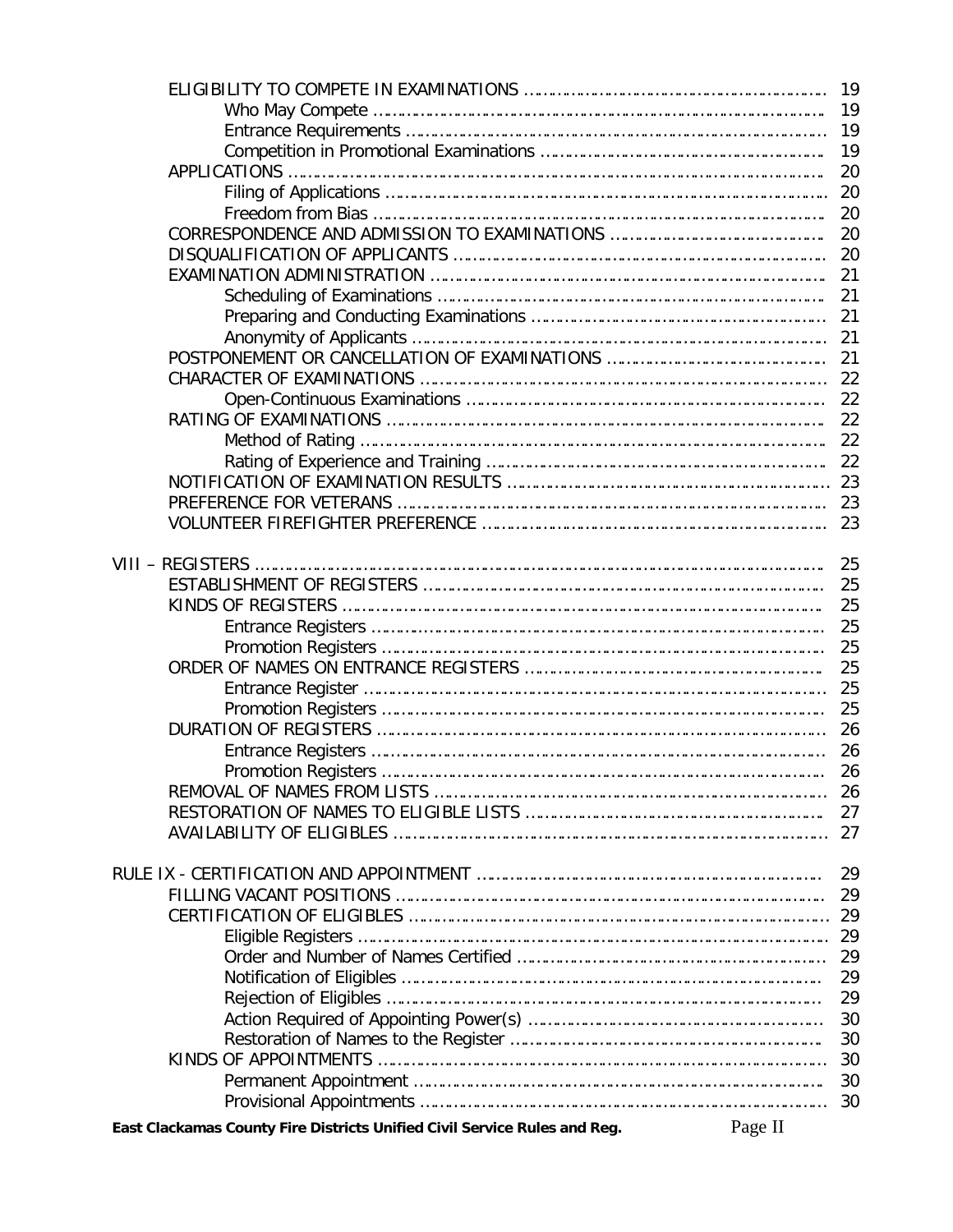|                                                                           | 31       |
|---------------------------------------------------------------------------|----------|
|                                                                           | 31       |
|                                                                           | 31       |
|                                                                           | 31       |
|                                                                           | 31       |
|                                                                           | 31       |
|                                                                           | 33       |
|                                                                           | 33       |
|                                                                           | 33       |
|                                                                           | 33       |
|                                                                           | 33       |
|                                                                           | 33       |
|                                                                           | 33       |
|                                                                           |          |
|                                                                           | 35       |
|                                                                           | 35       |
|                                                                           |          |
|                                                                           |          |
|                                                                           |          |
|                                                                           |          |
|                                                                           | 37       |
|                                                                           | 37       |
|                                                                           | 38       |
|                                                                           | 39       |
|                                                                           | 39       |
|                                                                           | 39       |
|                                                                           | 39       |
|                                                                           | 39       |
|                                                                           | 39       |
|                                                                           | 39       |
|                                                                           | 39       |
|                                                                           | 40       |
|                                                                           | 40       |
|                                                                           | 40       |
|                                                                           | 40       |
|                                                                           | 40       |
|                                                                           |          |
|                                                                           | 41       |
|                                                                           | 41       |
|                                                                           | 41       |
|                                                                           | 41       |
|                                                                           | 41       |
|                                                                           | 43       |
|                                                                           | 43       |
|                                                                           | 43       |
|                                                                           |          |
| East Clackamas County Fire Districts Unified Civil Service Rules and Reg. | Page III |
|                                                                           |          |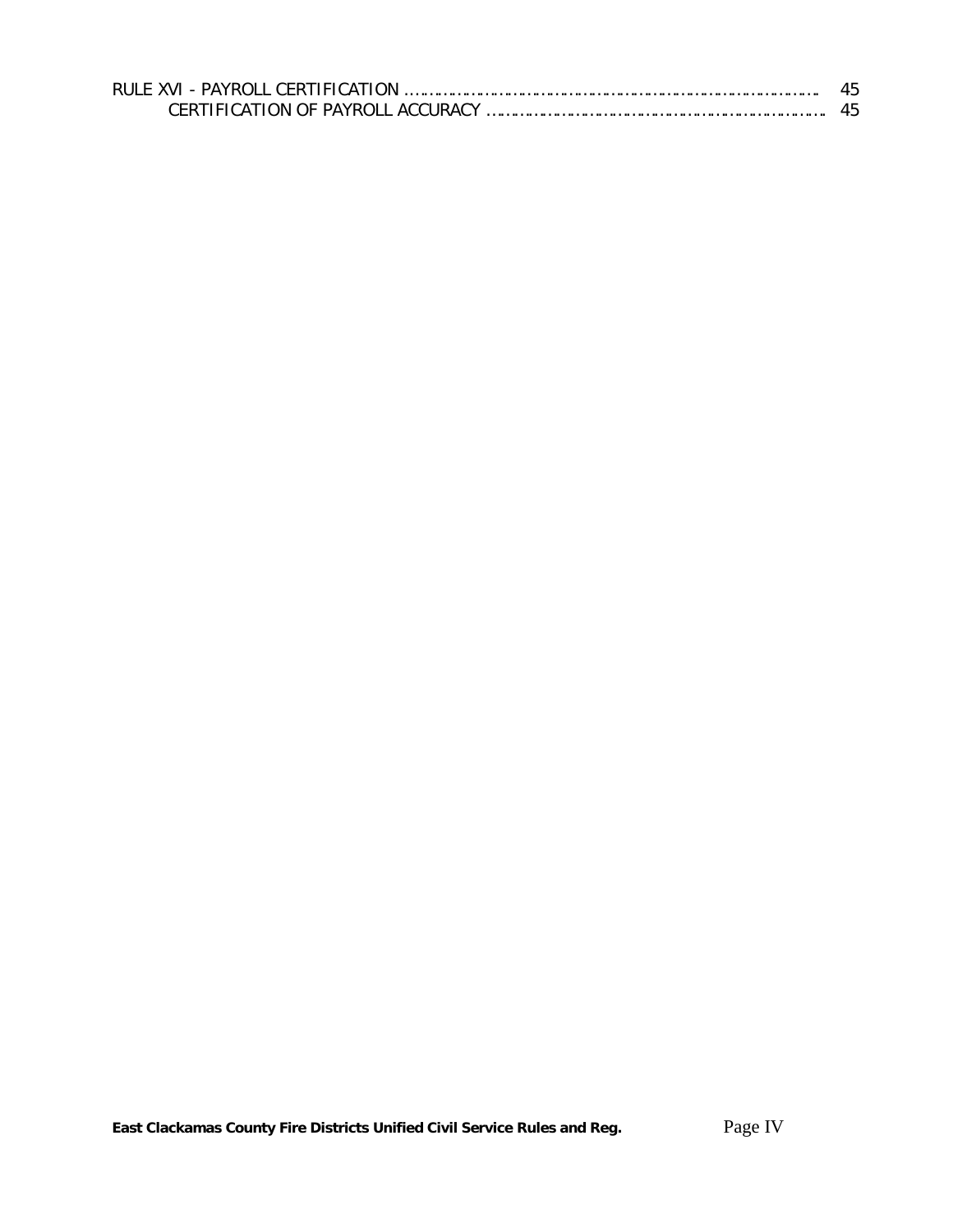#### **RULE I**

#### **GENERAL STATEMENT OF POLICY**

#### SECTION 1 PURPOSE OF RULES

The purpose of these rules is to implement provisions of Civil Service for the employees of Estacada Fire District No. 69, Sandy Fire District No. 72, and Hoodland Fire District No. 74. These rules represent the sole Civil Service policies for the Districts as provided by ORS 242.704, ORS 242.724(l) and achieve for the District the following objectives:

- A. To establish a system of personnel administration based on merit principles and scientific methods, governing the appointment, tenure, promotion, layoff, removal and discipline of its officers and employees, and other incidents of employment, and to provide an exemption from ORS 242.702 through 242.824 as provided in ORS 242.704.
- B. To promote and increase economy and efficiency.
- C. To establish and maintain a uniform plan of classification based upon the relative duties and responsibilities of positions in the service of each District.
- D. To provide an equal opportunity to all qualified persons to gain employment on a basis of demonstrated merit and fitness to be ascertained by open recruitment and competitive examinations.
- E. To develop a program of recruitment and advancement that will make a career in the service of these Districts attractive to persons who possess both ability and integrity.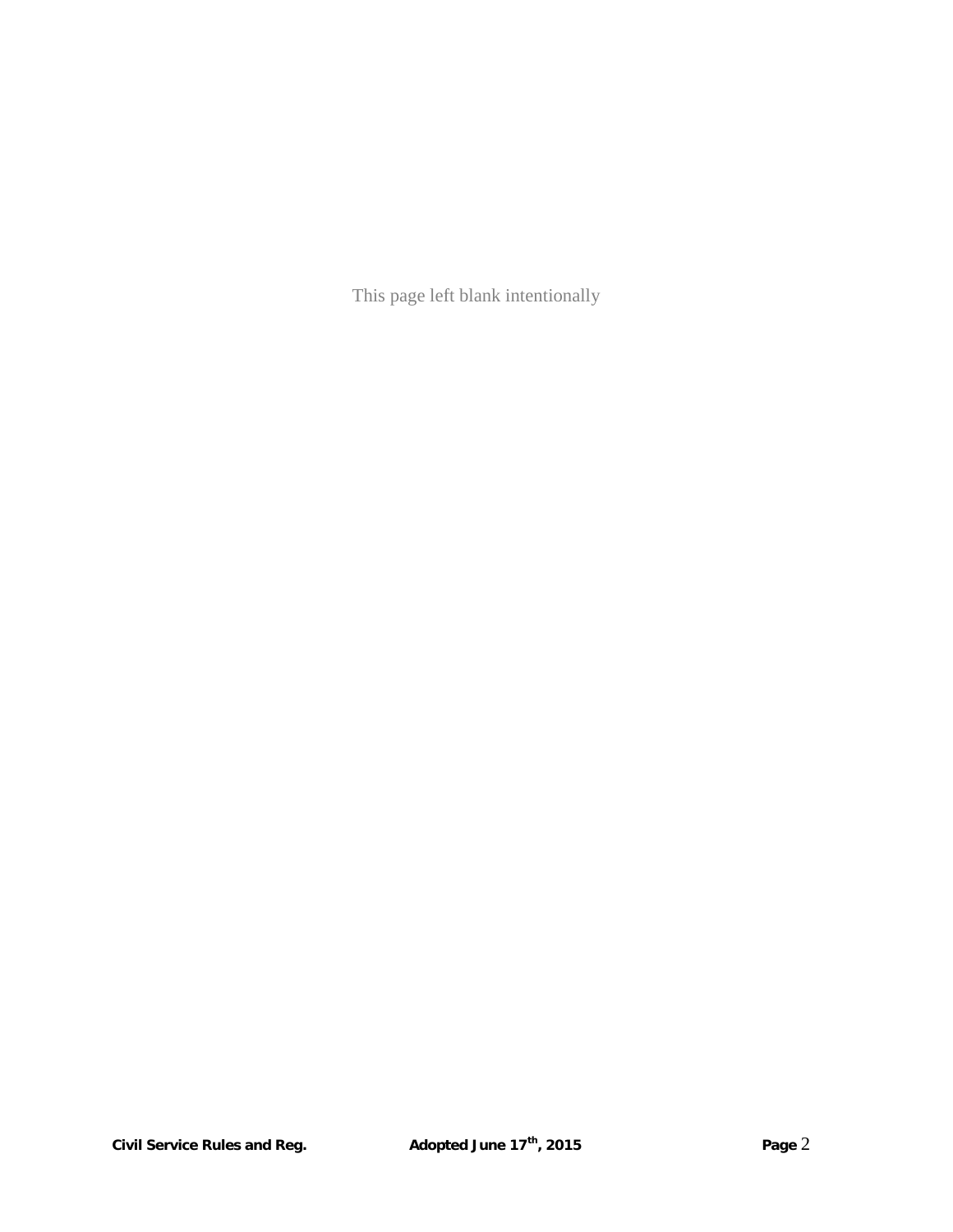# **RULE II**

# **DEFINITIONS**

### SECTION 1 DEFINITION OF TERMS

As used in these rules, unless the context clearly requires otherwise:

"Absence" means a circumstance in which a permanently appointed employee is not present due to vacation, sick leave or other type of leave, or due to temporary or provisional appointment or transfer to another position and when the absent employee is expected to return to the employee's regular position after a period of time.

"Act" means the State Civil Service Law for Fire Fighters. ORS 242.702 to 242.990 and specifically ORS 242.704 under which section the establishment of these rules by the Civil Service Commission is based.

''Allocation'' means the assignment of an individual position to an appropriate classification on the basis of the kind, difficulty and responsibility of the work actually performed in the position.

"Appointing Power" means the Fire Chief or the Board of Directors or other group of persons designated by each District vested with authority to appoint to any Civil Service position.

"Appointment" means all means of selection.

"At Will Employee" means that an exempt service employee can be terminated at any time without any reason. It also means that an employee can quit without reason.

"Chief Examiner'' means the person appointed by the Commission to administer the examinations and any other aspect of the Civil Service program assigned by theCommission for the Districts. The Chief Examiner may serve as the secretary to the Commission.

"Civil Service" means the civil service system established by this act.

"Class" or "Classification" means a group of positions in the classified service sufficiently alike in duties, authority and responsibilities that the same qualifications may reasonably be required for, and the same schedule of pay can be equitably applied to all positions in the group.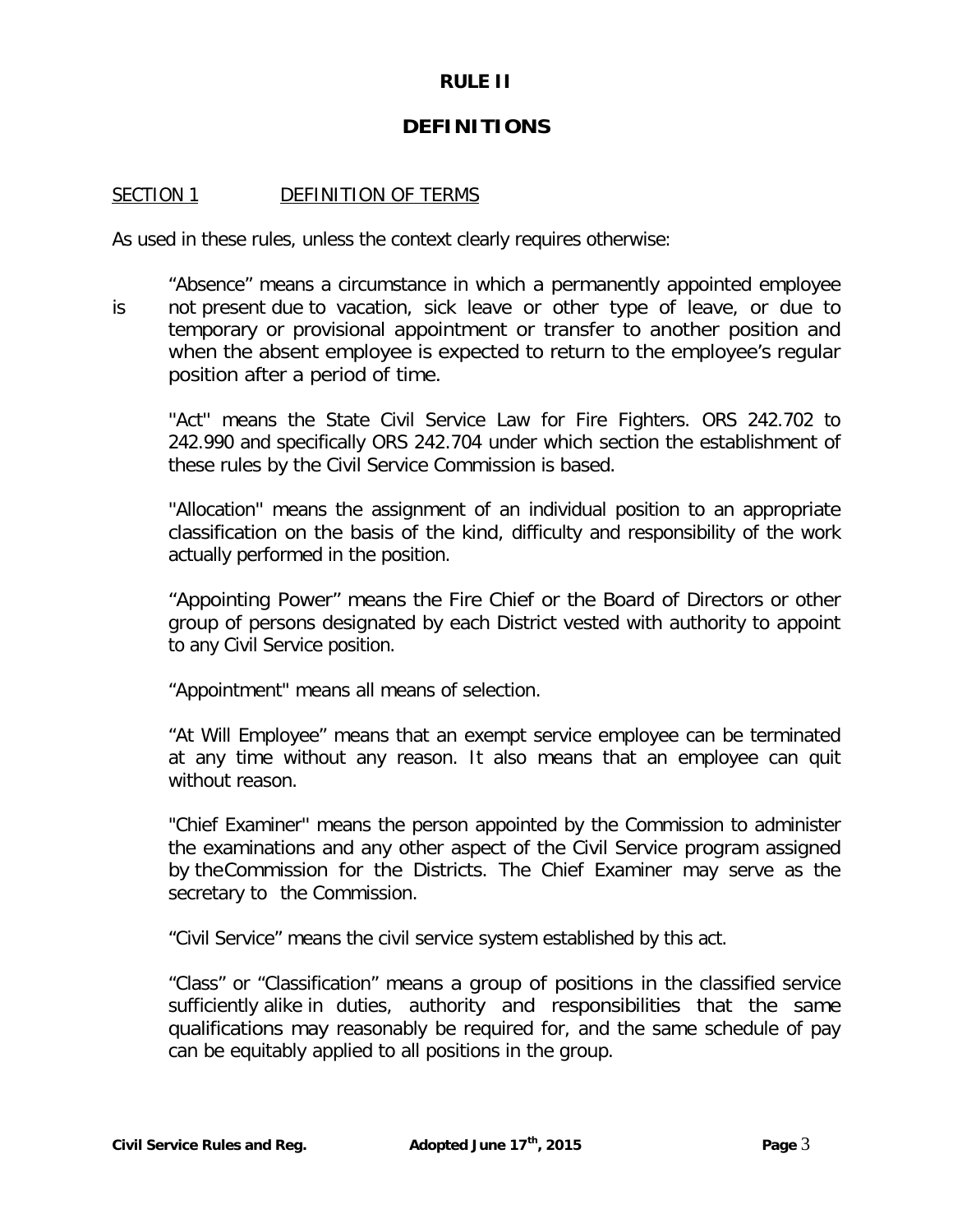"Class Specification" means the written description of a class containing a title, statement of duties, authority and responsibilities and the desired minimum qualifications for the class.

 "Classified Service" means all positions in the District service of each District for which the appointment of employees is subject to the Act and these Rules.

"Clerical Employee" means an employee whose duties consist of office and clerical support not involving line responsibilities of combating or preventing fires or the loss of property.

"Commission" means the Civil Service Commission created under the Act.

"Commissioner" means a Civil Service Commission member.

"Conditional offer of employment" means an offer of employment which is conditioned only upon satisfactory results of a pre-employment screening process.

"Days" means calendar days unless specifically noted otherwise.

"Demotion" means a transfer of an employee from a position in one class to a position in another class having a lower maximum salary rate. Means a reduction to a lower grade or rank, whether for cause or by permission of the employee.

"Dismissal" means termination of an employee's employment with the District.

"Districts" and "Each District" means the Estacada Fire District No. 69, Sandy Fire District No. 72 and Hoodland Fire District No. 74

"Eligible" means an applicant whose name is on a register.

"Employees" means persons, whose principal duties consist of preventing or combating fire or preventing the loss of life or property from fire, except those persons listed as exempt.

"Entrance Examination" means a test for positions in a particular class, admission to which is not limited to persons employed by the Districts.

"Entrance Register" means a list of persons who have been found qualified by an entrance test for appointment to a position in a particular class.

"Examiner" means a person appointed by the Chief Examiner to conduct or monitor an examination. Such examiner shall not be a classified employee of the Districts.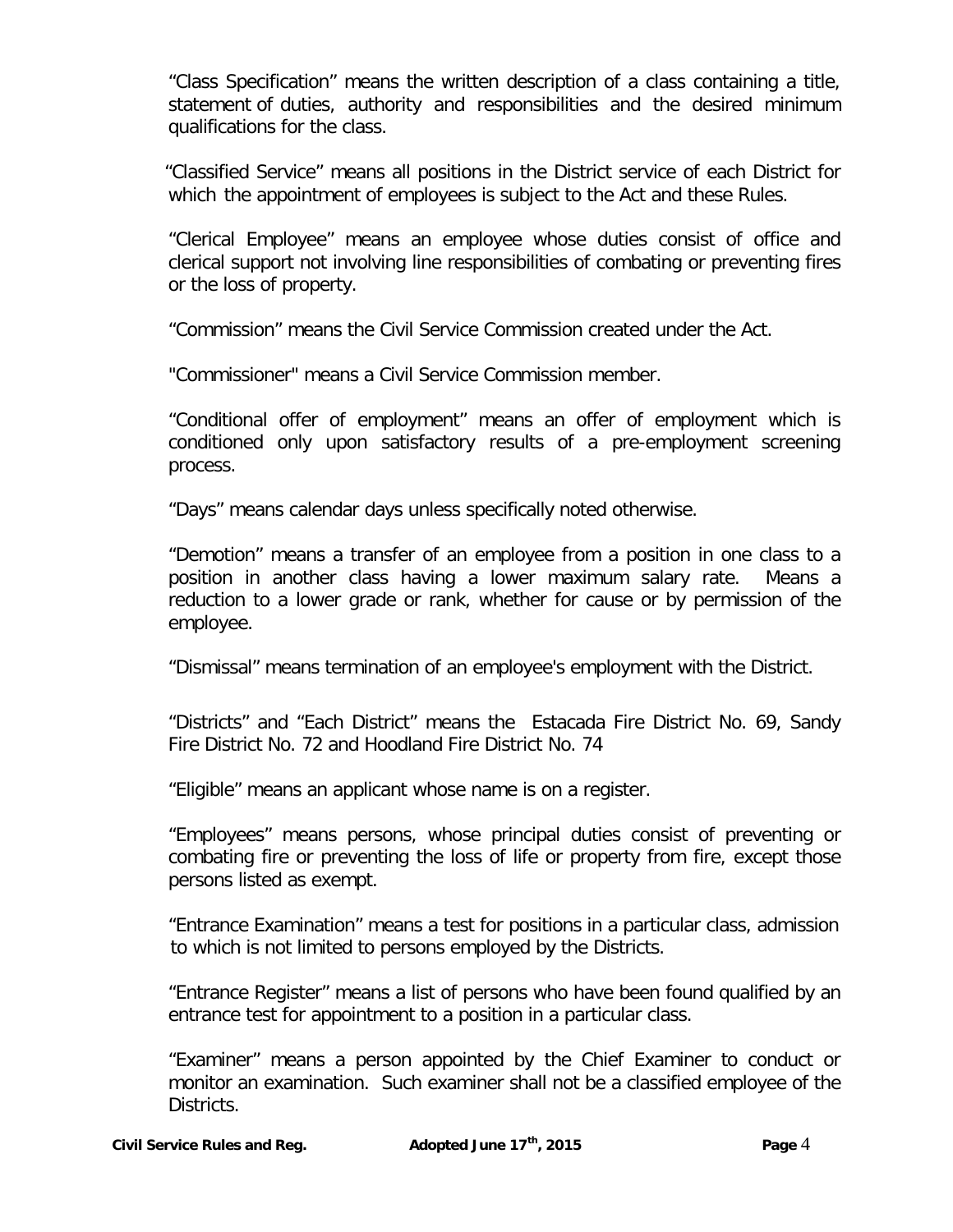"Governing Bodies" shall mean the Boards of Directors for all the Districts.

"Governing Body" means the Board of Directors of each individual District.

"Layoff" means a separation from the service because of a shortage of funds or materials, abolition of a position or for other reasons not reflecting discredit on an employee and for reasons outside his/her control.

"Military Leave" means the leave of absence granted to employees entering the armed forces of the United States.

"Personnel Action" means any action taken with reference to appointment, compensation, promotion, transfer, layoff, dismissal or any other action affecting the status employment.

"Personnel Rules" means the personnel rules adopted by order of the Board of Directors relating to attendance, compensation, leave and retirement.

"Physical Ability" means an examination conducted by the Districts to assess an applicant's agility, strength, or other physical characteristics which are necessary to the job.

"Pre-Employment Screening" means a pre-employment examination given by a physician selected by the District(s) which is required of the individual who is given a conditional offer of employment. This screening process also consists of a background check and wellness testing and may additionally consist of a psychological examination and other examinations as initiated by any District.

"Political" in such terms as "political, religious or racial reasons", "political office", and "political party or candidate" shall be understood as referring to partisan politics and contested nomination or election to public office only.

"Position" means any office, place or appointment.

"Probationary Period" means a working test period of twelve months during which an employee is required to demonstrate by actual performance of the duties, fitness for the position.

"Proctor" means a person(s) appointed to conduct or supervise an examination.

"Promotion" means a transfer of an employee from a position in one class to a position in another class having a higher maximum salary rate.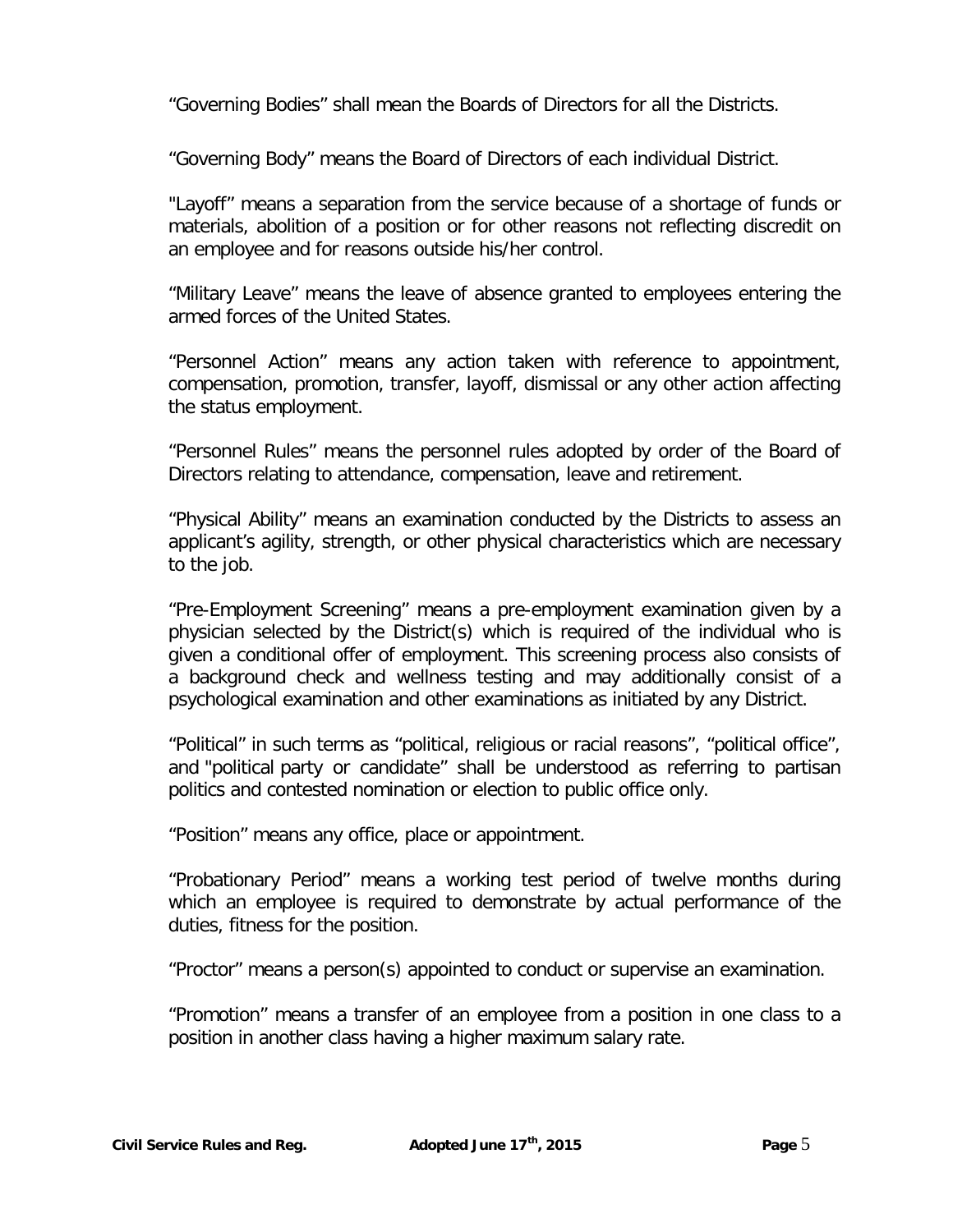"Promotion Register(s)" means a list of names of persons presently in the employ of each District who have been found qualified by promotional examination for appointment to a position in a particular class for that District.

"Promotional Examination" means a test, which is limited to employees who hold regular or probationary status and have held a position or positions in other classes for a period of not less than six months.

"Provisional Appointment" means an appointment to a position, limited to three months, in the absence of names of qualified candidates on the register or registers for the class, of a person meeting the minimum qualifications specified for the class.

"Public Notice" means written or printed notice which is: (1) conspicuously posted in at least three public places within the District, at least one of which shall be in the office of the Commission, (2) posted on at least one bulletin board at the main fire station of the District, (3) published once a week for two consecutive weeks by publication in a newspaper of general circulation in the District, and (4) mailed or delivered to the District secretary for the District records.

"Reclassification" means a change in allocation of an individual position by raising it to a higher class, reducing it to a lower class or moving it to another class at the same level on the basis of significant changes in the kind, difficulty or responsibility of the work performed in such position.

"Regular Employee" means either an employee who has been appointed to a position in accordance with the rules of the Civil Service Commission and who has successfully completed a probationary period, or an employee who acquired status through appointment to a position in the classified service on or before the date of adoption.

"Rules" means the Civil Service rules adopted by the Civil Service Commission as provided by the Act, and participating Districts.

"Seniority" means the ranking of an employee's length of continuous employment with any District as defined in each District's collective bargaining agreement for covered employees.

"Suspension" means a temporary removal from duty, with or without pay, of an employee for disciplinary purposes or for the purpose of investigation of accusations brought against an employee.

"Temporary Appointment" means a non-status appointment to assure continuation of required work.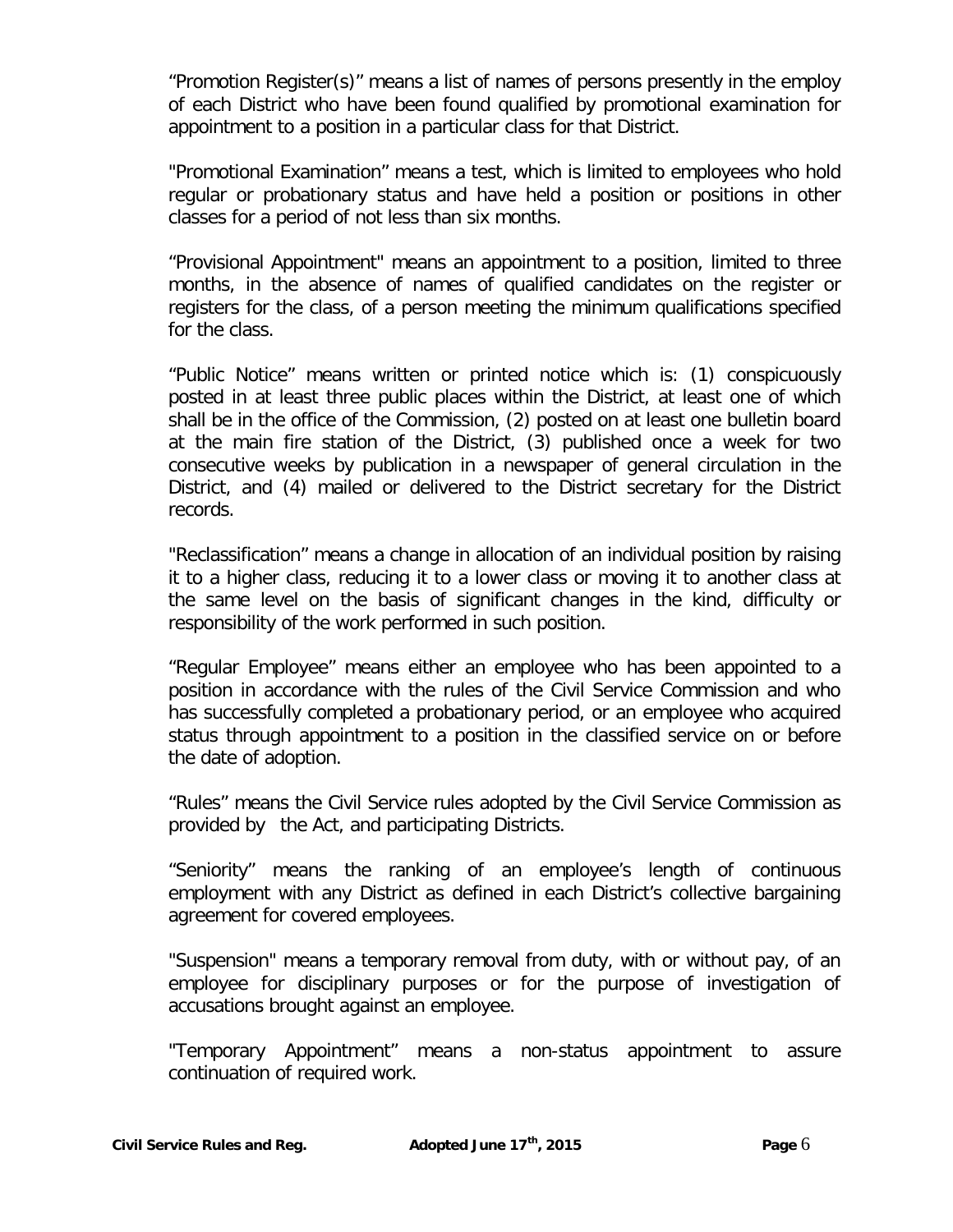"Termination" means the involuntary cessation of employment with the Fire District for cause.

"Transfer" means any change of an employee from one position to another in the same class. A normal rotational move is not to be considered a transfer.

"Vacancy" means a position newly created and not filled or a position that is no longer occupied by its incumbent due to separation from the service, promotion, demotion, or transfer, and where the incumbent is not expected to return.

"Voluntary Demotion" means a demotion requested by an employee in order to retain employment when layoff from a position is imminent or for other reasons where the action is still entirely voluntary on the part of the employee.

"Work Day" or "Working Day" means a calendar day unless otherwise specified.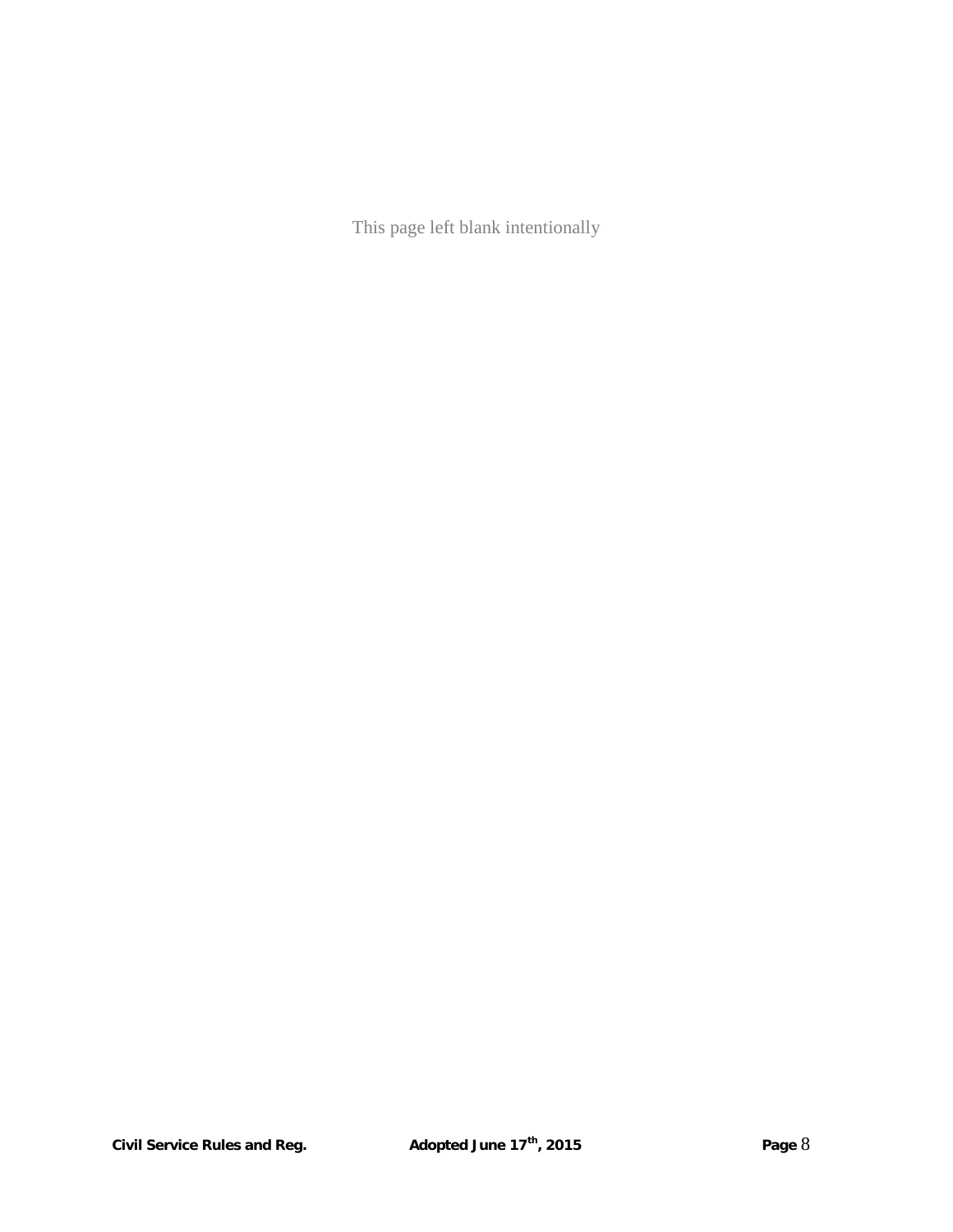## **RULE III**

# **ADOPTION AND AMENDMENT OF RULES**

## SECTION 1 ADOPTION OF CIVIL SERVICE RULES

Rules relating to the administration of the Civil Service Act shall be adopted by the Commission only after public hearing open to any citizen, officer or employee of the District. Five or more day's public notice of such hearing shall be given, setting forth the place and the time of the hearing and the purpose for which it is called. Rules adopted by the Commission shall become effective on a date specified by the Commission and shall be posted on all official bulletin boards and/or internal electronic formats by each District.

## SECTION 2 EFFECT OF ADOPTION UPON INCUMBENT EMPLOYEES

Within one day after the adoption of the civil service, all persons employed in a position subject to civil service who have been employed by the District in any position and who have otherwise passed all probationary requirements of the District shall be immediately placed in their existing positions as classified by civil service as if they had been permanently appointed. The appointing power shall file a list of names of such persons with the civil service commission, including their names, addresses, occupations, length of continuous service and compensation.

## SECTION 3 AMENDMENT OF RULES

A request for a change in the Civil Service Rules may be submitted at any time by the Board of Directors, Fire Chief, a department head, employee, or other interested party in a written communication to the Commission indicating the proposed change and the reasons therefore. After necessary study the Commission may amend the Civil Service Rules, as it believes proper. The procedure for adoption of rules in Section 1 shall also apply to amendments to the rules.

## SECTION 4 APPLICATION OF RULES

Any personnel action taken prior to the official adoption of new or amended rules shall be governed by the rules in effect at the time of the action and shall not be affected by the proposed new or amended rules unless such rule provided for a retroactive effect.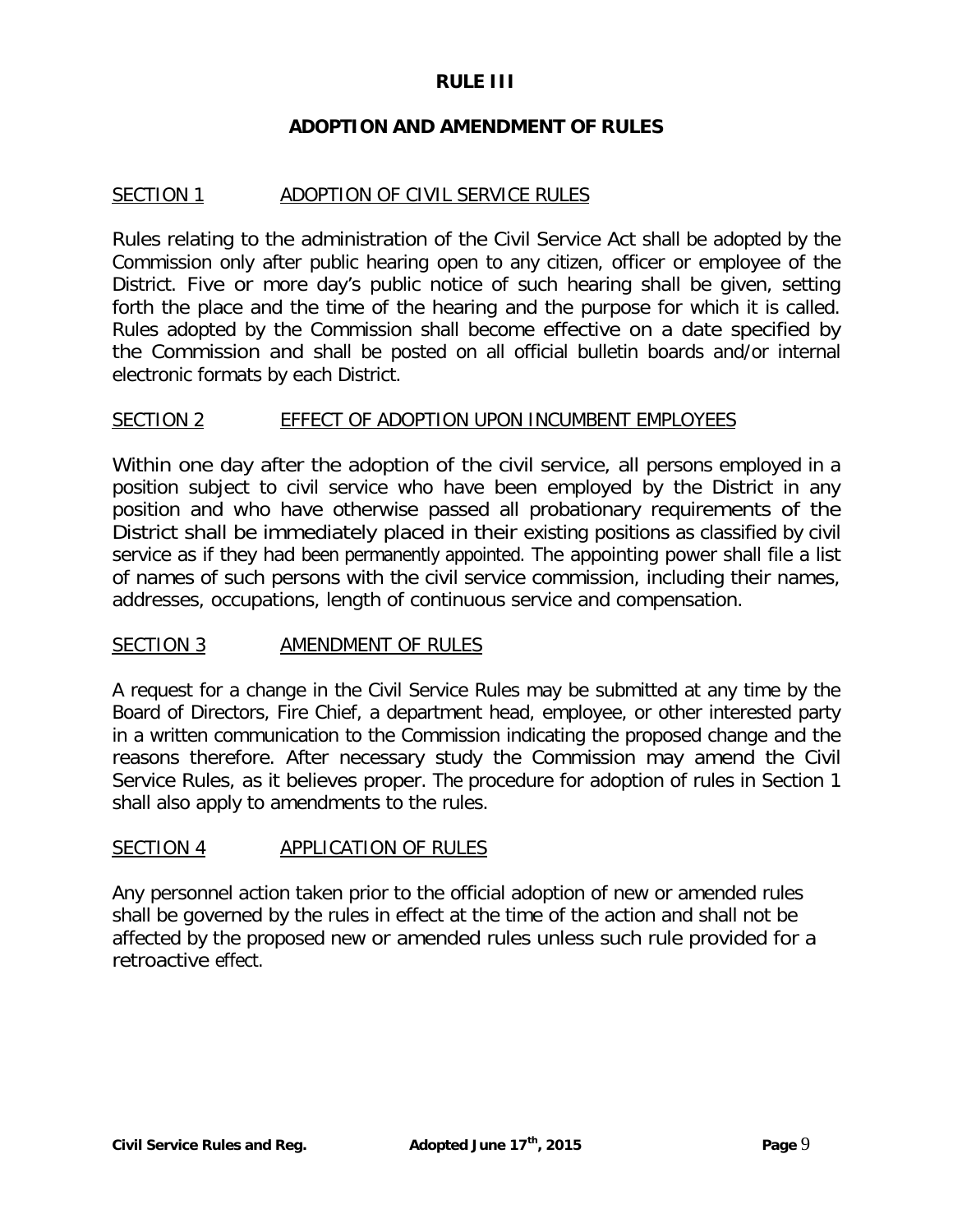#### SECTION 5 PERSONNEL RULES OF THE BOARD OF DIRECTORS

Personnel rules relating to salaries, wages, leave, attendance, hours of work, holidays, retirement or any other factor of employment having direct budgetary implications in the classified and exempt service shall be established and administered by the governing body in conformance with laws pertaining to such matters in their District.

#### SECTION 6 DISTRICT RULES OF CONDUCT

Rules governing the general conduct of employees, work regulations and assignment schedules shall be adopted and administered by the governing body of each district adopting these Civil Service rules. Such rules shall be readily available for review by employees.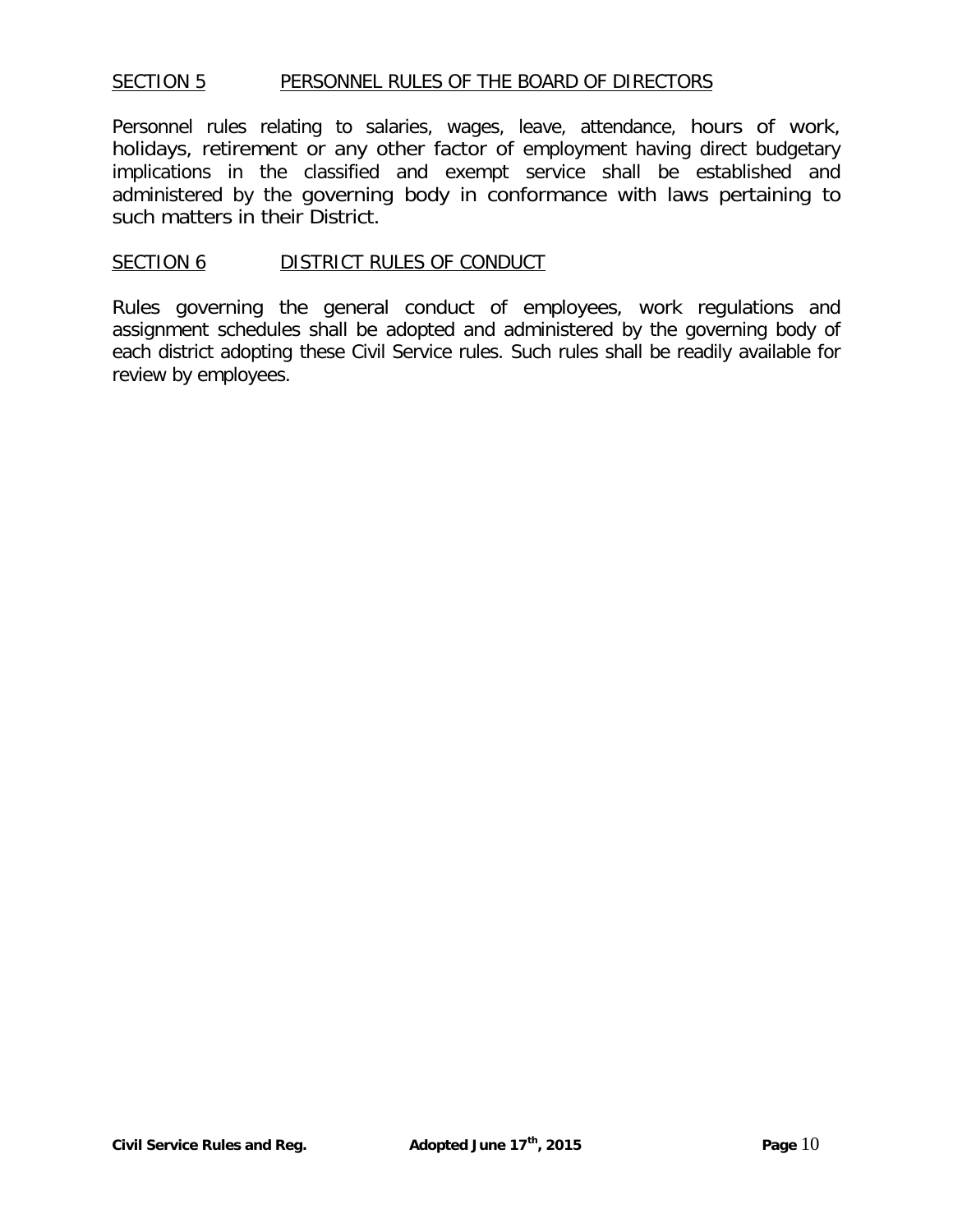## **RULE IV**

# **DISTRICT SERVICE**

### SECTION 1 CLASSIFIED SERVICE

The classified service shall include all positions in the service of each District, now existing or hereafter created and not specifically exempted by these rules. Every position in the classified service shall be filled in accordance with procedures provided in these rules.

#### SECTION 2 EXEMPT SERVICE

The exempt service shall include the following positions:

- A. Positions on the Board of Directors.
- B. Positions on the Civil Service Commission.
- C. Persons employed as professional consultants on a fee basis to provide special or technical assistance.
- D. Members of Special Boards, Commissions, or Committees appointed by the Board of Directors, who serve without compensation.
- E. Volunteers of the District.
- F. Fire Chief.
- G. Temporary employees/Volunteer trainees.
- H. Clerical employees of the District.
- I. Other "at will" employees.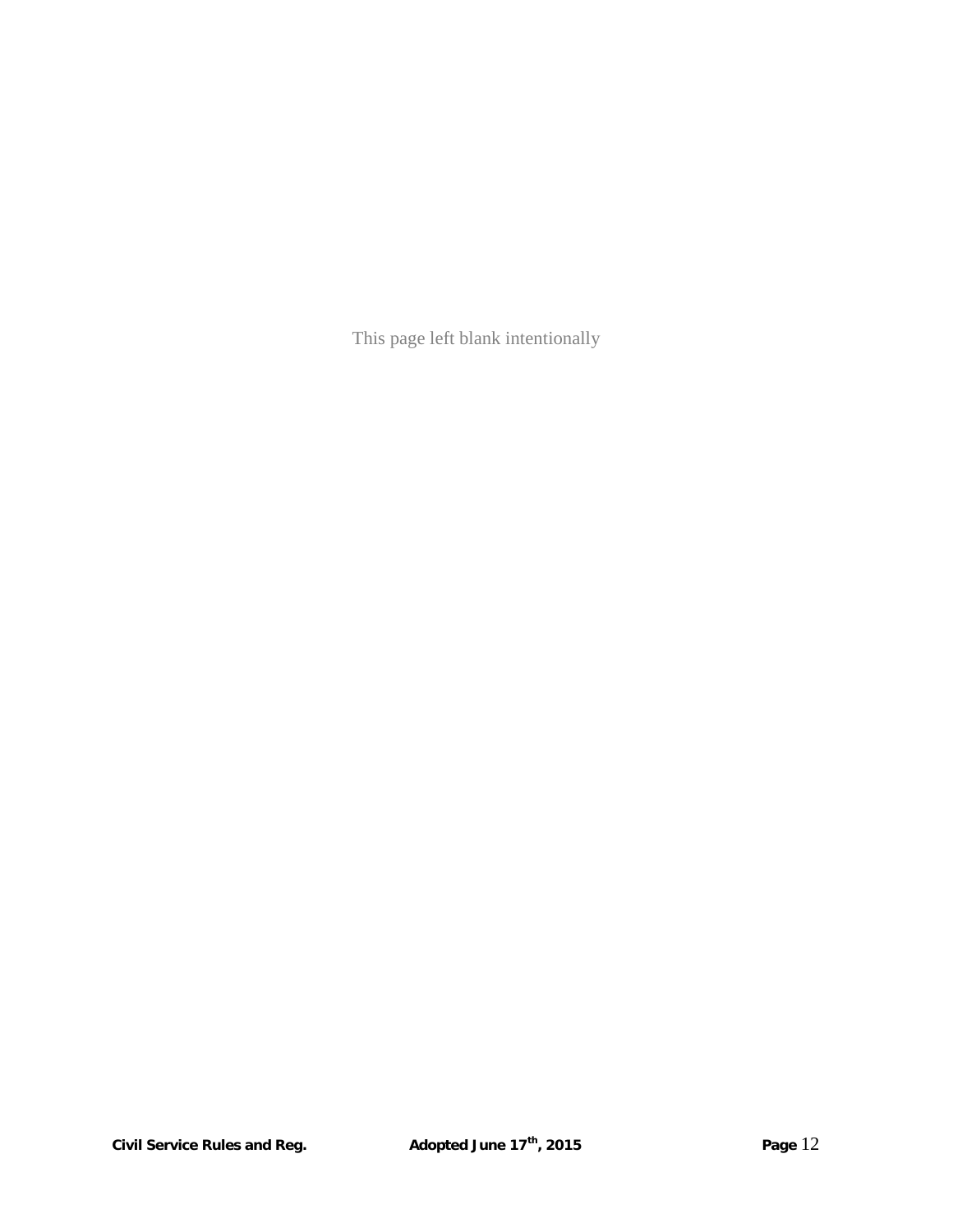## **RULE V**

#### **CIVIL SERVICE COMMISSION**

#### SECTION 1 CIVIL SERVICE COMMISSION

The Civil Service Commission consists of three members. The Commission shall appoint a Chief Examiner and such assistants as may be necessary. All actions of the Chief Examiner shall be subject to review and approval or disapproval of the Commission.

#### SECTION 2 COMMISSION CHAIR PERSON

The Commission shall elect a chairperson at the first meeting of each fiscal year.

#### SECTION 3 MEETINGS OF THE COMMISSION

The Commission shall hold such meetings as may be required for the proper discharge of its duties with a meeting at least once every 90 days (January, April, July and October) and such additional meetings as are requested by any Commission member. Any person subject to civil service may request a special meeting of the Commission, which request shall be granted when good cause is shown therefore. Two members of the Commission shall constitute a quorum, and the votes of any two members of such Commission concurring shall be sufficient for the decision of all matters and the transaction of all business to be decided or transacted by the commission.

#### SECTION 4 REMOVAL OF COMMISSIONERS

The governing bodies of the Districts which appoint Commissioners may remove any Commissioner for incompetence, dereliction of duty or other good cause, after giving due notice in writing of the charges against the Commissioner and an opportunity to be heard publicly on such charges before the body which appointed the Commissioner. A copy of the charges and a transcript of the record of the hearing shall be filed with the governing body of each District.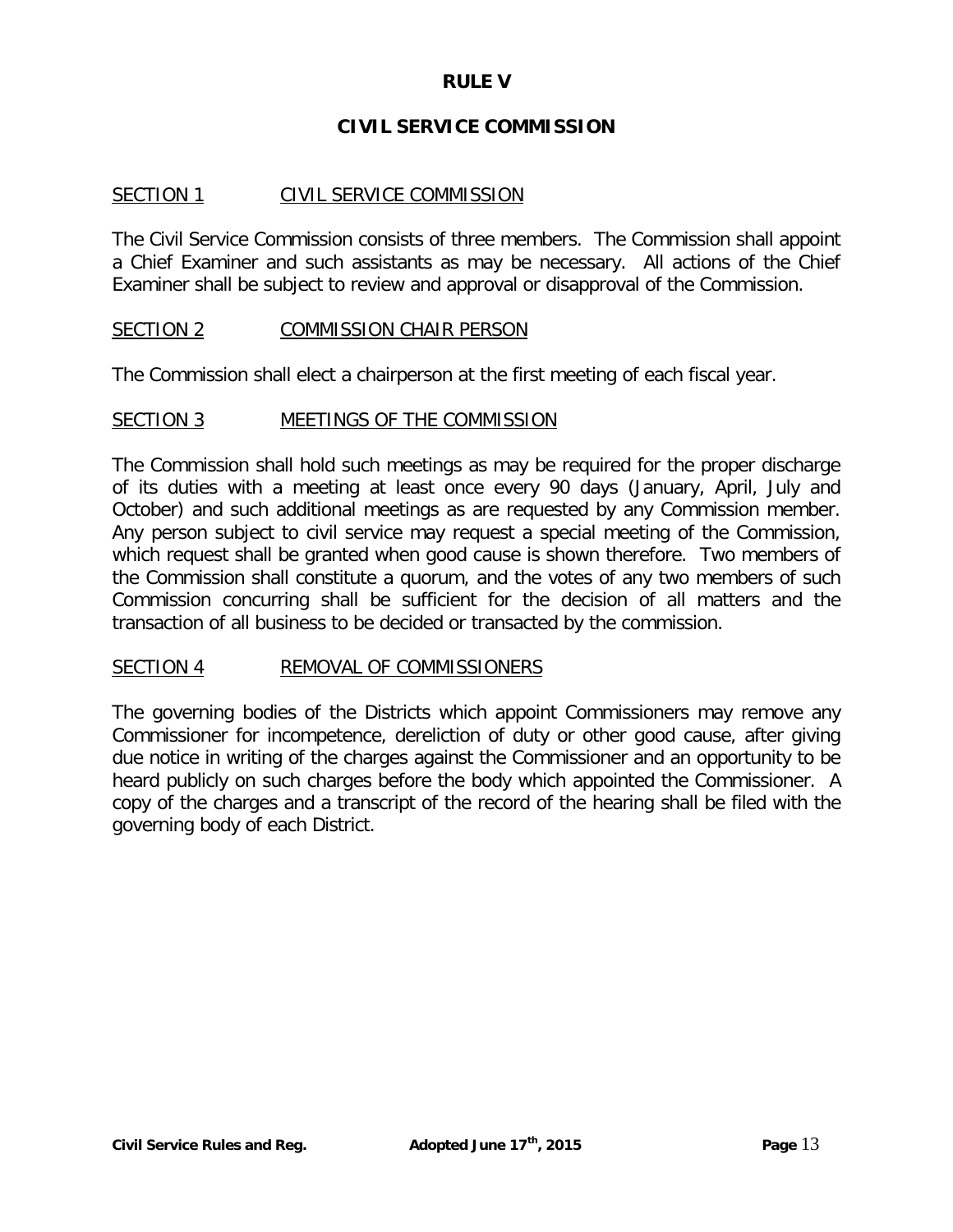## SECTION 5 TERM OF OFFICE

Each position on the Commission shall be assigned a Position Designation. Each Fire District Board of Directors shall appoint or confirm a Commissioner for a specific position:

Sandy Fire District shall appoint or confirm Position #1. Estacada Fire District shall appoint or confirm Position #2. Hoodland Fire District shall appoint or confirm Position #3.

Upon formation of the Civil Service Commission, term of office for each position shall be according to the following schedule:

> Position #1: Expires June 30, 2018 Position #2: Expires June 30, 2015 Position #3: Expires June 30, 2017

Thereafter, the terms of office for Positions  $#1, #2$  and  $#3$  is four (4) years commencing upon the above expiration dates.

#### SECTION 6 APPOINTMENT OF CHIEF EXAMINER AND SECRETARY

The Commission shall appoint a Chief Examiner, who shall act at the direction of the Commission, investigating complaints, and preparing reports for Commission meetings. The Commission shall appoint a secretary who shall keep records of the Commission's proceedings and preserve all reports made to the Commission.

#### SECTION 7 ENFORCEMENT OF COMMISSION RULES

The Commission may conduct any civil suit or action which may be necessary for the proper enforcement of the provisions of its duly adopted Civil Service Rules. The Commission shall be represented in such proceedings by counsel appointed and retained by it.

#### SECTION 8 COMMISSION BUDGET

Each District shall share equally the costs associated to carry out the provisions and actions of the Civil Service Commission.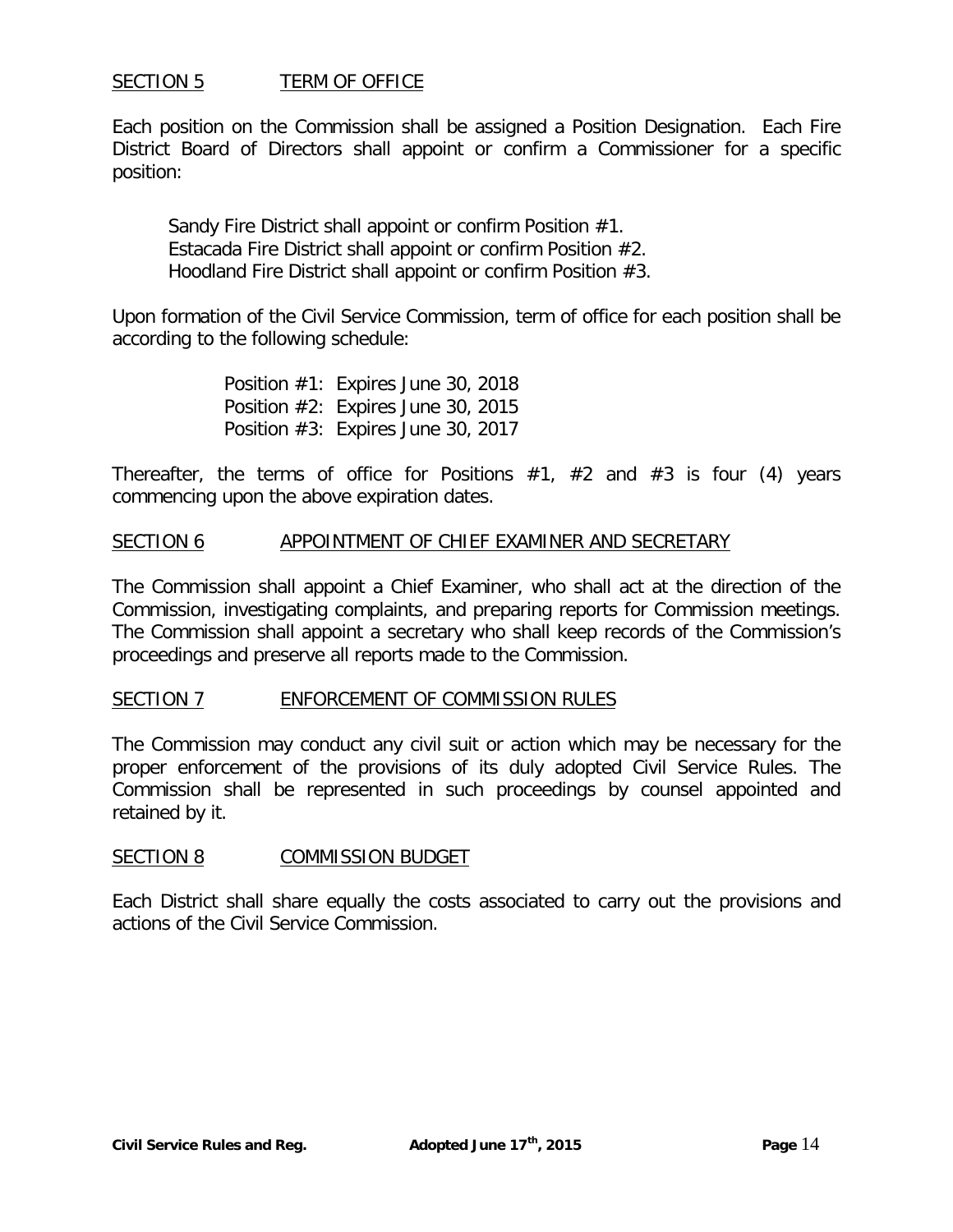## **RULE VI**

# **CLASSIFICATION PLAN**

#### SECTION 1 MAINTENANCE OF PLAN

The Commission shall adopt and maintain a classification plan for each district, which shall group all positions in the classified service into classes based upon their duties, authorities, responsibilities, and compensation. The Commission may assign the review of the classification plan to the Chief Examiner who will be responsible for keeping the classification plan current by conducting periodic studies of positions and making appropriate recommendations to the Commission.

#### SECTION 2 AMENDMENT OF PLAN

- A. Request for Change. Any officer or employee in the service of the Districts may initiate a request to the Commission to amend the classification plan. If the Chief Examiner determines the request to be in good cause, he/she shall then conduct the necessary investigation of any such request. The Chief Examiner
- shall also make classification studies or surveys at other times on the Chief's own initiative and as directed by the Commission. If the Chief Examiner finds that a substantial change in organization, creation or change of positions or other pertinent conditions makes necessary the modification of an existing class or the establishment of a new class, recommendation for such an amendment shall be made to the Commission by the Examiner.
- B. Hearings on Changes. The Commission shall hold public hearings on changes in the classification plan and shall give at least three days public notice prior to such hearings. After hearing suggestions and recommendations, the Commission shall review this information and act on classification revisions with such modifications as it believes proper.
- C. Changes in ORS. When Oregon Revised Statutes pertaining to Civil Service are amended or otherwise changed, the Commission shall have the authority to make corresponding changes in these Civil Service Rules in order to maintain conformance with applicable statutes without holding a public hearing on changes.

#### SECTION 3 CLASSIFICATION OF POSITIONS

A. Determining Classification. In determining the class to which any position shall be allocated, the specification describing each class shall be considered as a whole. Consideration shall be given to the general duties, specific tasks, responsibilities, qualifications and requirements and their relationship to other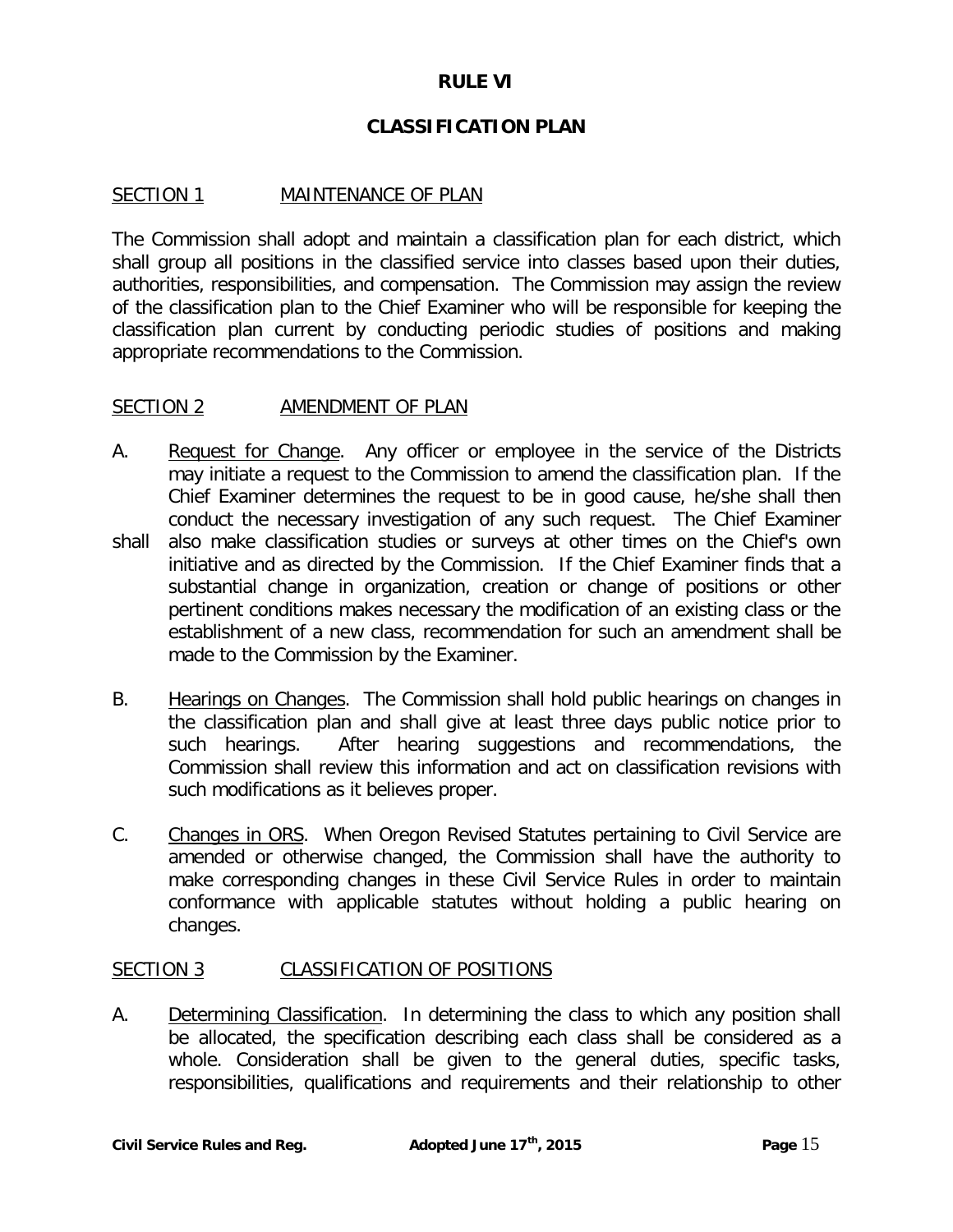classes, as a composite description of the kind of employment, which the class is, intended to embrace.

- B. New Positions. When the appointing power desires to create a position, a notice of such proposed action together with a description of the duties of the new position shall be submitted to the Chief Examiner. The Chief Examiner shall promptly assign the appropriate class therein on the basis of its duties, authority, responsibilities, and compensation and shall notify the appointing power of the official classification.
- C. Reclassification of Positions. Whenever the appointing power desires to make a permanent and substantial change in the duties, authority, responsibilities, or compensation of a position, written notification of the proposed change shall be submitted to the Chief Examiner For the determination of the effect, if any, on the classification of the position. The Chief Examiner may, upon the Chief Examiner's own initiative or at the request of the appointing power or employee, study the duties of any position to determine if the current classification is proper. Whenever the Chief Examiner finds that the changes in duties are such that the Commission may revise the classification of such positions, as it deems proper.
	- 1. Effect of Reclassification on Employee Status
		- a. No person holding any position under any established classification or grade shall be affected by such change so as to deprive the person of any of the benefits attached to the classification or grade applicable to the position then held by the person.
		- b. When a position is reclassified to a class that carries a higher salary range, the incumbent regular or probationary employee shall be accorded probationary status in the higher class if eligible for certification from the appropriate register.
		- c. If the position is reclassified to a class that carries a lower salary range, the employee's name shall be placed on the promotion register in the same manner as provided for in voluntary demotion.
- D. Minimum Qualifications Statements. Personal qualifications, commonly required of an employee in any class, such as good citizenship, honesty, loyalty, sobriety, industry, amenability to supervision and suggestions of superiors for improvement of service, and willingness to cooperate with associates, shall be implied as qualifications required for entrance to every class, even though such traits may not be specifically mentioned in the specifications.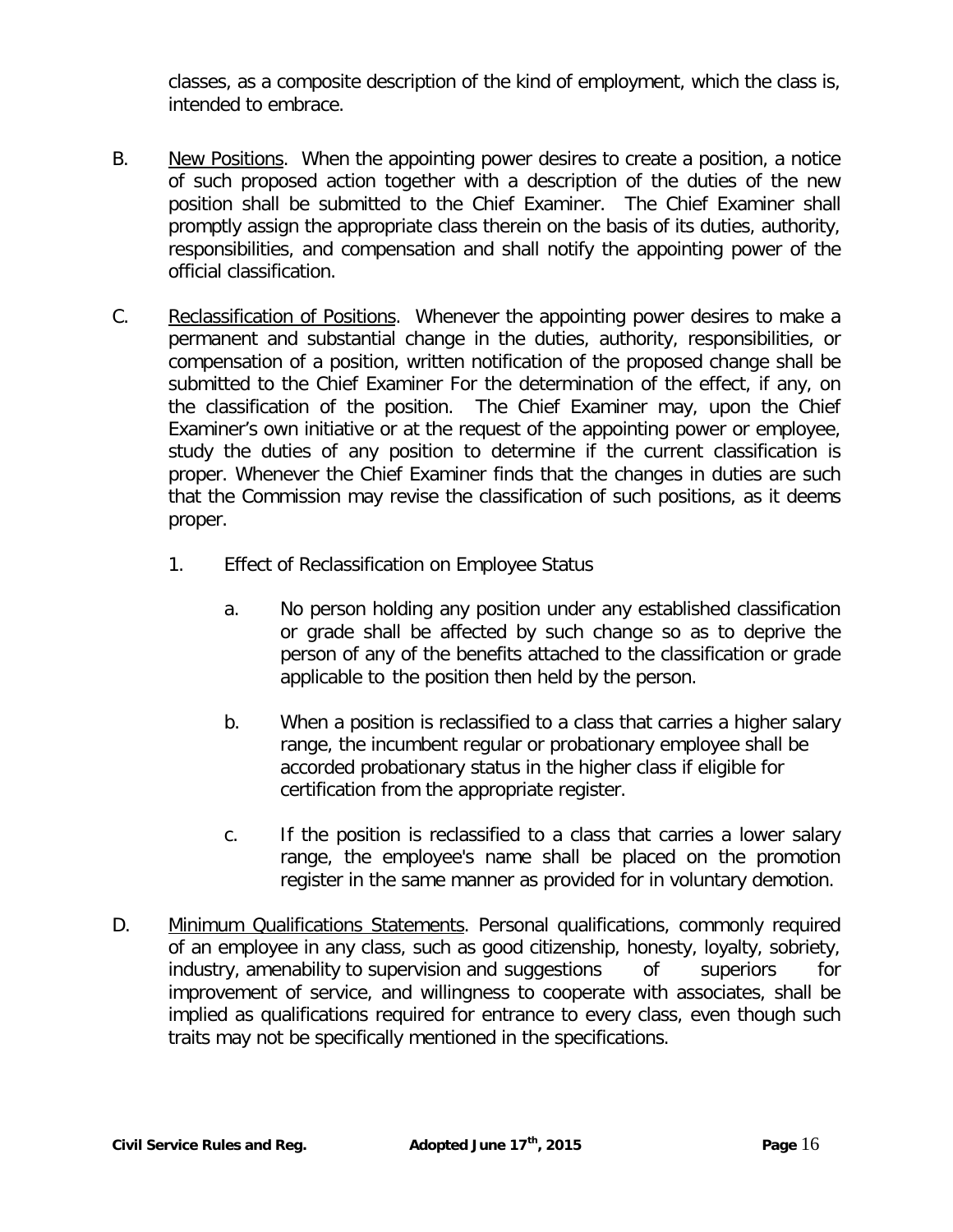## SECTION 4 USE OF CLASS TITLE

The class title shall be the official title of every position allocated to the class for the purpose of personnel actions and shall be used on all payrolls, budget estimates and official records and reports relating to the position. Any other working title desired and authorized to be used by the appointing power may be used as a designation of any position for the purpose of internal administration or in contacts with the public.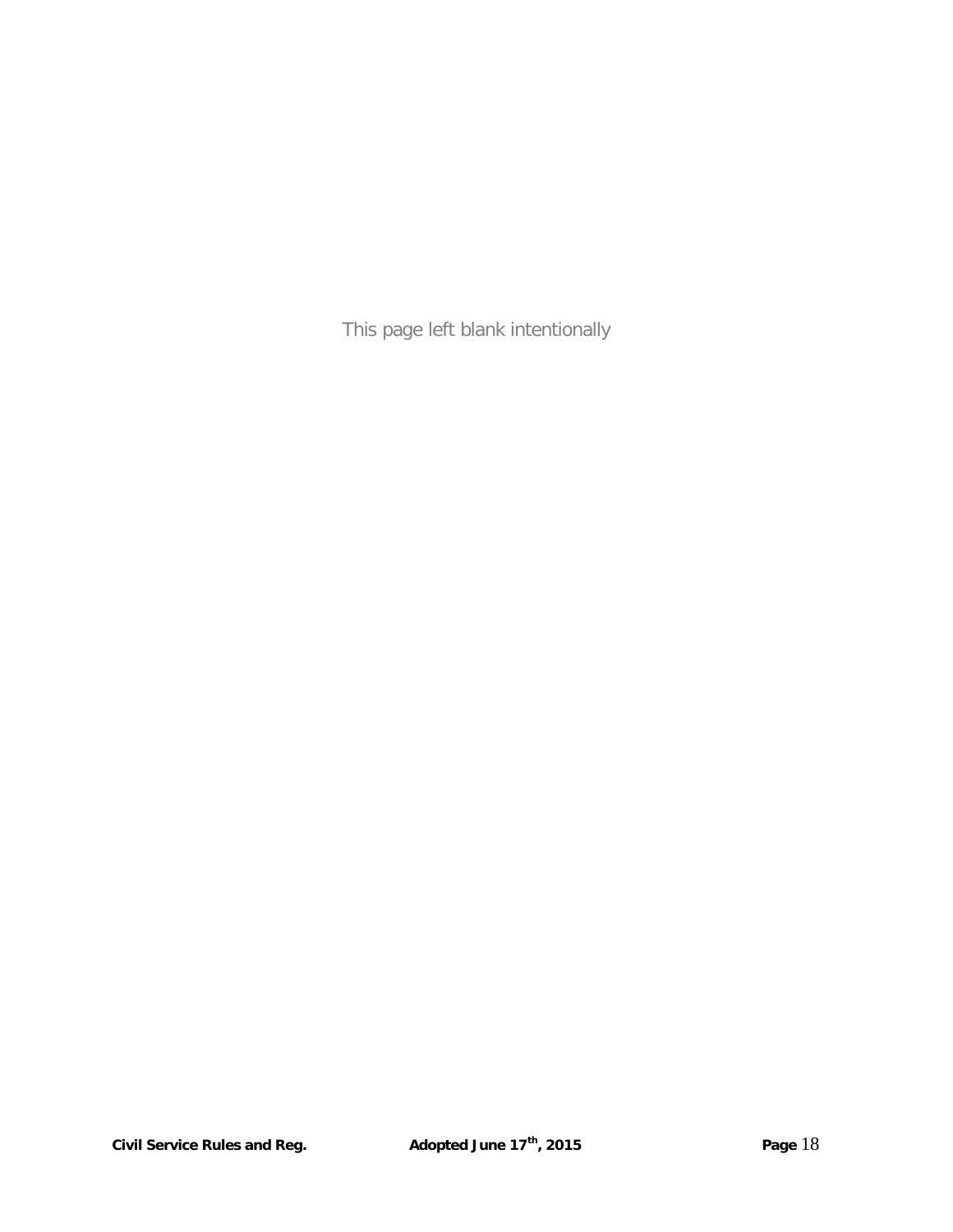# **RULE VII**

# **APPLICATIONS AND EXAMINATIONS**

### SECTION 1 EXAMINATION ANNOUNCEMENTS

- A. Distribution of Announcements. Public announcements of examinations shall be given at least two weeks in advance of the last date for filing applications. Such announcements shall be posted on the official bulletin boards of the Districts and at least two other public places, and once a week for two weeks in a publication of general circulation in that District. The Chief Examiner may provide for such other publicity as deemed advisable to attract sufficient numbers of qualified candidates. In the case of promotional examinations, announcements shall be posted on bulletin boards provided for such purpose. The Districts shall take necessary steps to bring announcements to the attention of all eligible employees.
- B. Content of Announcements. Official notices of examinations shall state the duties and pay of positions in the classes for which the examinations are to be held, the qualifications required, the time and place and the manner of making application or admission to such examinations, the different parts of tests, closing date for filing applications and any other information which may be considered pertinent.
- C. Contracting for Examinations. Notwithstanding anything in these rules to the contrary, as provided in ORS 242.716, the Civil Service Commission may contract with any other Civil Service Commission or District approved testing service in Oregon to conduct the entrance and/or promotional examinations described in these rules.

## SECTION 2 ELIGIBILITY TO COMPETE IN EXAMINATIONS

- A. Who May Compete. Examinations designed to establish entrance lists shall be open to all persons who appear to meet minimum qualifications and other requirements for the class as stated in the class specification and as set forth in the announcement.
- B Entrance Requirements. The Governing Body of each District shall establish and may revise requirements regarding age, experience, training, physical condition, residency, and other factors that relate to the ability of candidates to perform effectively the duties of a class.
- C. Competition in Promotional Examinations. Promotional examinations shall be open to employees who have acquired regular or probationary status and meet the minimum qualifications as stated in the class specification and as set forth in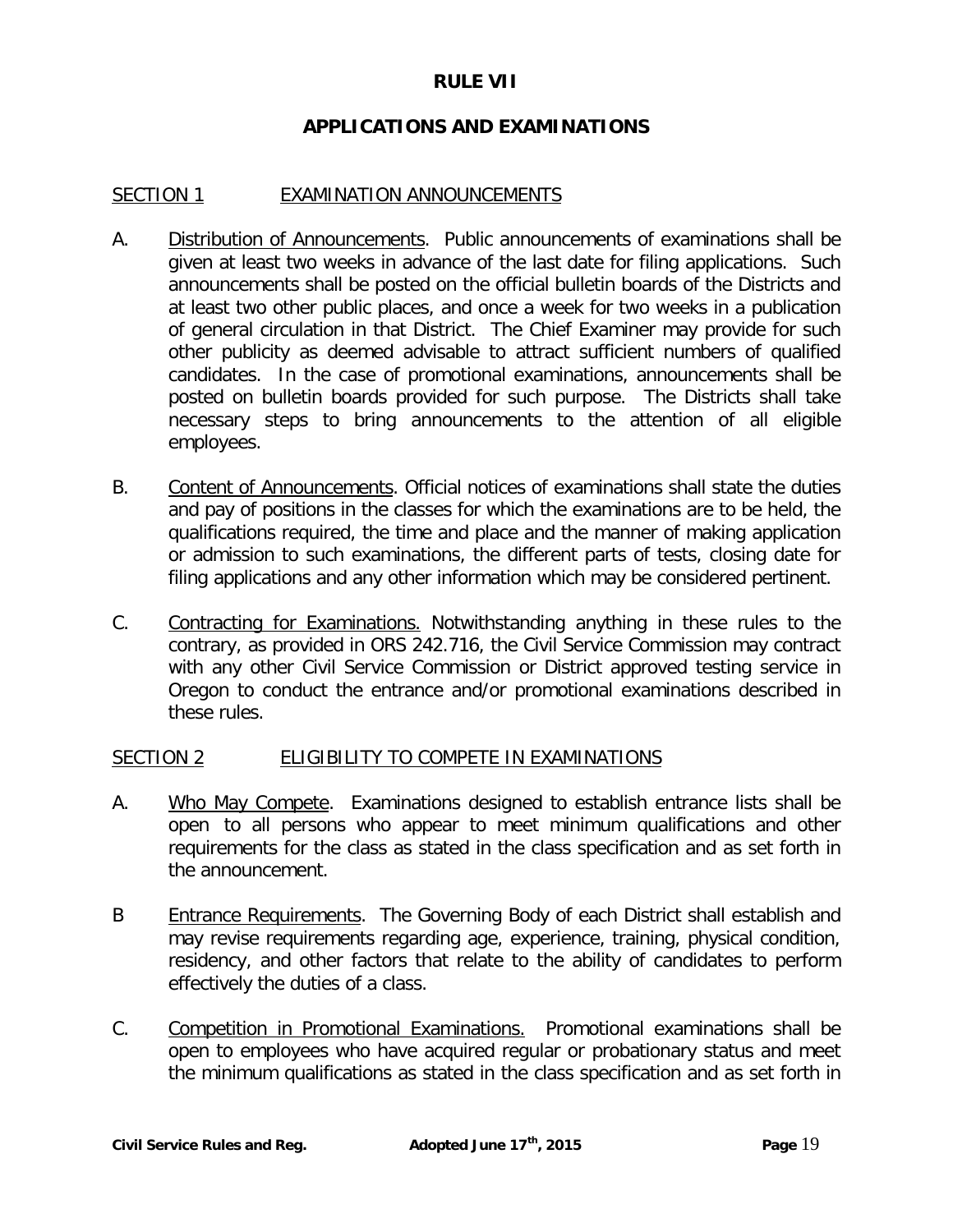the announcement in accordance with the current Collective Bargaining of the testing District.

## SECTION 3 APPLICATIONS

- A. Filing of Applications. All applications must be made upon official District application forms filled out as therein directed, and filed in the office of the Commission or postmarked on or before the closing date specified in the examination announcement. Each application must be signed by the applicant, and such signature constitutes a certification that all information contained therein is true to the best of the knowledge of the applicant. The appointing power may conduct pre-employment investigations to verify the past employment record and to obtain other information relating to the qualifications of the applicant.
- B. Freedom from Bias. The application form shall contain no question so formed as to elicit any information concerning political, racial, or religious affiliations of the applicant. However, this provision shall not prevent inquiry as to whether the applicant supports the Constitution of the United States of America.

## SECTION 4 CORRESPONDENCE AND ADMISSION TO EXAMINATIONS

- A. Appropriate media will be used for correspondence including and not limited to testing schedules, results letters and test updates. The media may include postal mail, email, telephone conversation, etc.
- B. Each candidate whose application has been accepted for an entrance and/or promotional examination shall be notified of the time and place of the examination and such notice shall be authorization of admission using media as described in Sec. 4, A. No person shall be permitted to take any examination without such authorization or other satisfactory evidence of the acceptance of application.

## SECTION 5 DISQUALIFICATION OF APPLICANTS

The Chief Examiner may reject the application of any person for admission to an examination or decline to examine any applicant who:

- A. Is found to lack the qualifications prescribed for admission to the examination as announced in the public notice.
- B. Is found to be unfit because of job-related disqualifying information related to previous employment or unfavorable driving record or for other reasons reflecting discredit on the applicant.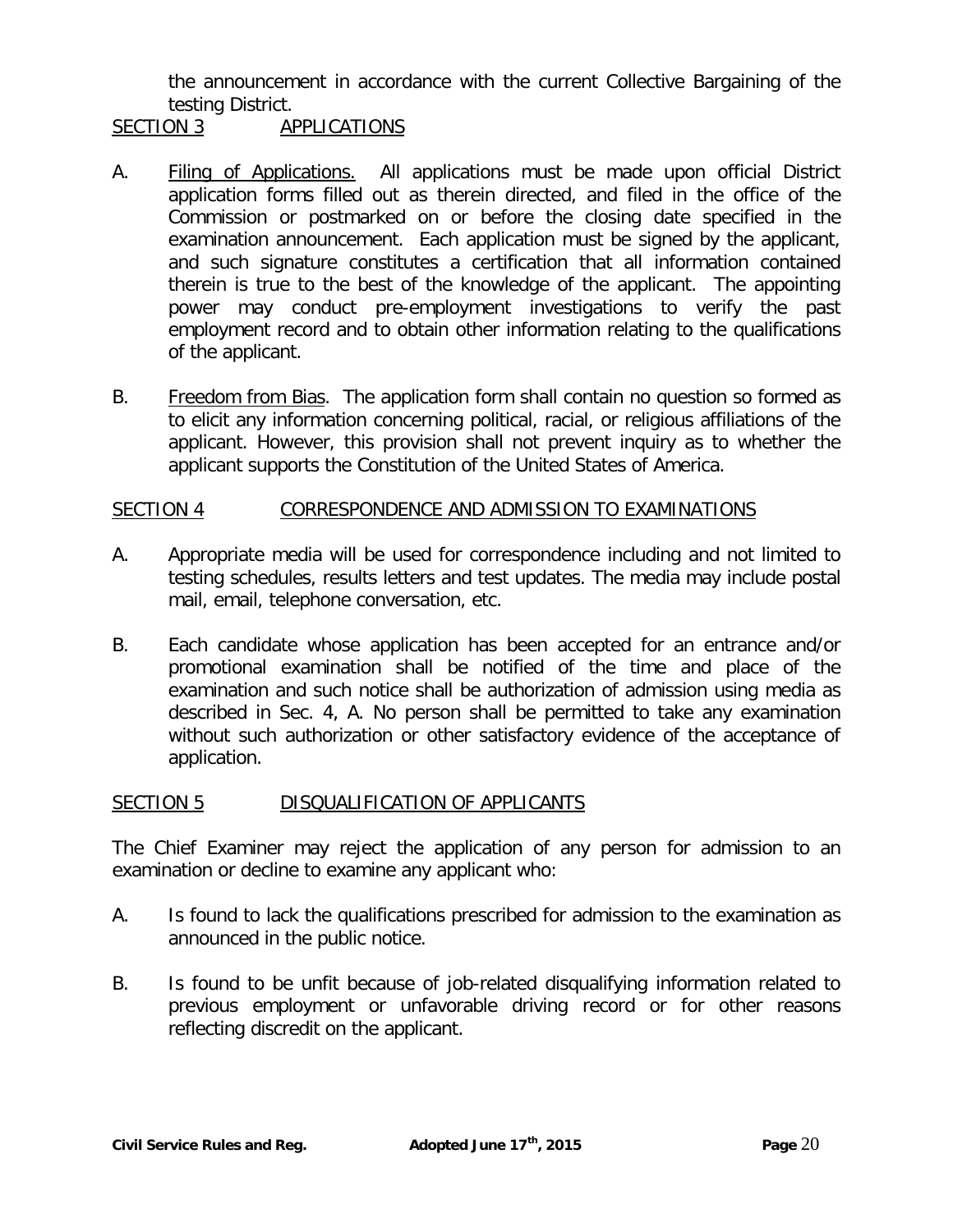- C. Has been convicted of a crime involving moral turpitude or who has been dismissed from the public service for delinquency or misconduct, or has been dishonorably discharged from the armed forces of the United States.
- D. Has used, or attempted to use, political pressure or bribery to secure an advantage in testing or appointment.
- E. Has made false statements of any material fact or practiced, or attempted to practice, deception or fraud in application or examination.
- G. Has otherwise violated the provisions of these rules.

Any person whose application has been rejected by the Chief Examiner may appeal such action to the Civil Service Commission.

# SECTION 6 EXAMINATION ADMINISTRATION

- A. Scheduling of Examinations. Examinations shall be scheduled at such time or times as the Civil Service Commission may approve consistent with the staffing requirements of the District(s). The Civil Service Commission may postpone an examination if the best interests of either District will be served thereby.
- B. Preparing and Conducting Examinations. The Civil Service Commission shall prepare or cause to be prepared all examinations and the examination process shall be approved by the Civil Service Commission prior to the holding of said examination. All examinations shall be to all persons who satisfy the preexamination requirements and who, if successful in the examination, may be lawfully appointed under these rules to a position in the class for which the examination is held.
- C. Frequency of Examinations.
	- 1. Each District shall conduct an entrance examination at least every thirty months
	- 2. Each District shall conduct a promotional examination at least every thirty months except for those classes with less than four positions; examinations may be given as necessary.
- D. Anonymity of Applicants. The identity of persons taking written examinations shall not be disclosed to examiners except where conditions of anonymity are impractical.

# SECTION 7 POSTPONEMENT OR CANCELLATION OF EXAMINATIONS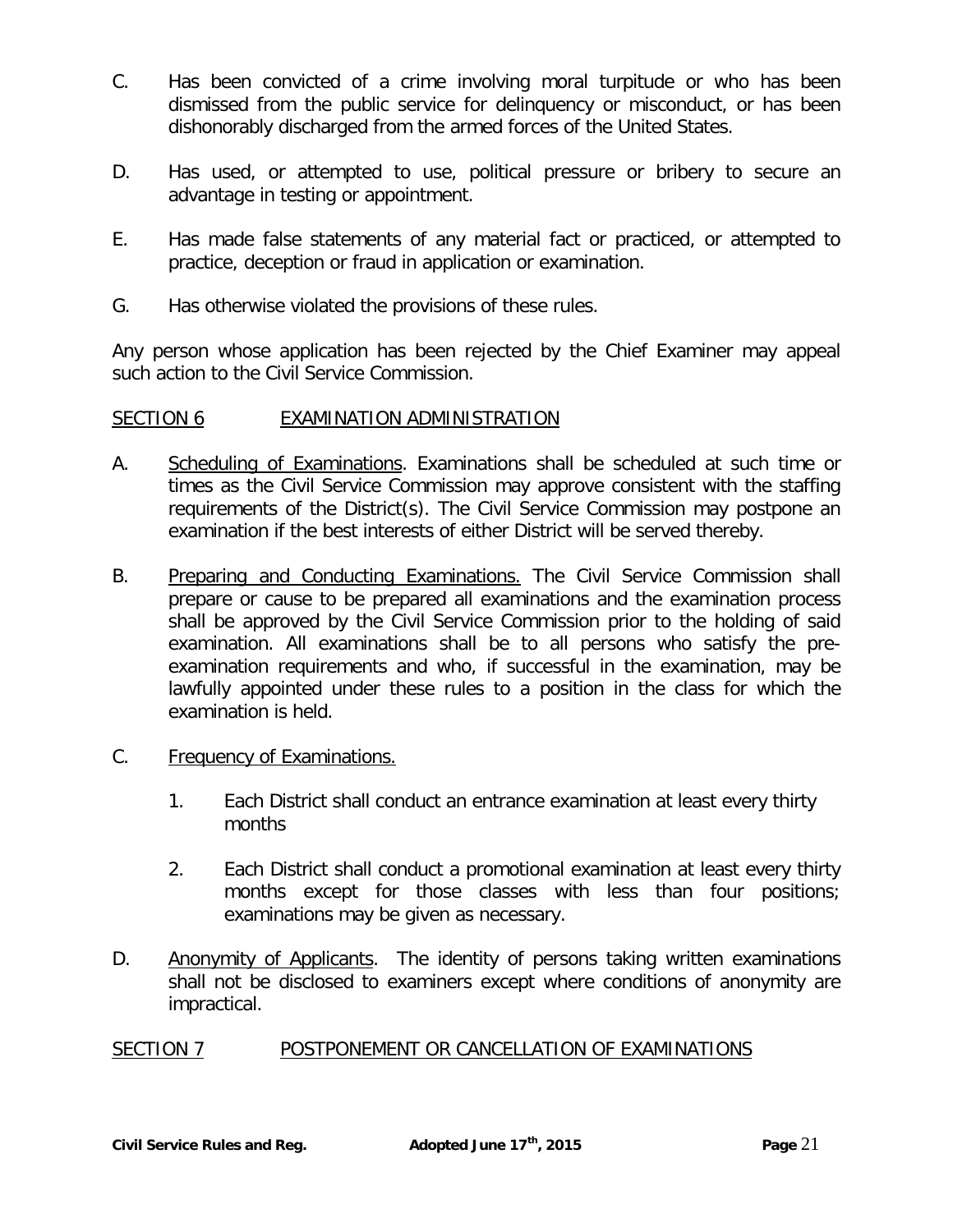In the event a sufficient number of qualified applicants have not made application for any test, the Chief Examiner may postpone the last filing date, or cancel the test. In such case, written notice shall be given to the applicants and appointing authorities concerned.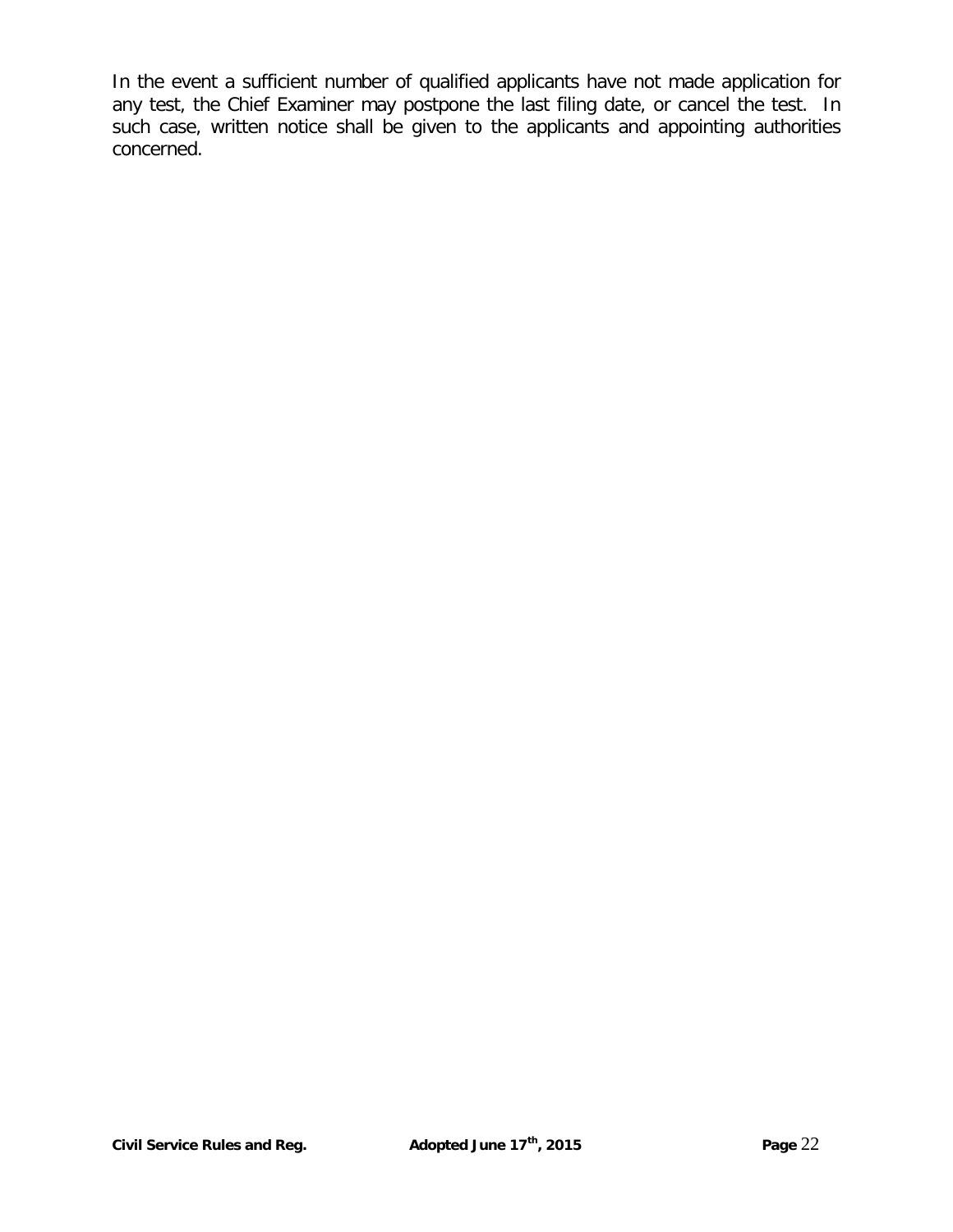## SECTION 8 CHARACTER OF EXAMINATIONS

Tests shall be practical and competitive, and must be designed to determine the qualifications, fitness and ability of candidates to perform the duties of the class for which a register is to be established. They may be written, oral, physical, in the form of a demonstration of skill, an evaluation of training and experience, or any combination of such types. They may take into consideration education, experience, aptitude, capacity, knowledge, character, physical fitness, length and quality of service, and other qualifications to determine the relative fitness of the candidates, and shall not be related to political or religious preference. Applicants selected for appointment shall be required to pass a pre-employment physical examination administered by a licensed physician.

A. Open-Continuous Examinations. When necessary to meet continuing requirements for filling positions, and when there is no immediately available large pool of applicants for a class, the closing date for any test may be indefinite, and the applicants may be tested continuously in such manner and at such times and places as the Chief Examiner may provide. A closing date for an open-continuous test may be set at any time by giving public notice, at least two weeks prior to the effective date.

# SECTION 9 RATING OF EXAMINATIONS

- A Method of Rating. In all tests a minimum rating shall be established which is required to achieve eligibility. Such minimum ratings may also apply to the rating on any parts of the test, and candidates may be required to obtain minimum ratings on separate parts in order to receive passing grades, or to be rated on the remaining parts of the tests. The final earned rating of each competitor shall be determined by adding the earned rating on each part of the test in accordance with weights established prior to the date of the test. Ratings shall be based on a scale of 100 points.
- B. Rating of Experience and Training. When a rating of experience and training forms a part of a test, the Chief Examiner shall develop procedures for the evaluation of those factors that will serve to assist in the selection of the best qualified candidates. Procedures that are adopted shall give due regard to quality, regency, and amount of experience, and to the pertinence and amount of training. In establishing the value that a rating of experience and training shall bear to the total test, and in determining the length of time for which experience credit shall be awarded, consideration shall be given to the amount of learning time required to perform efficiently the duties of the position.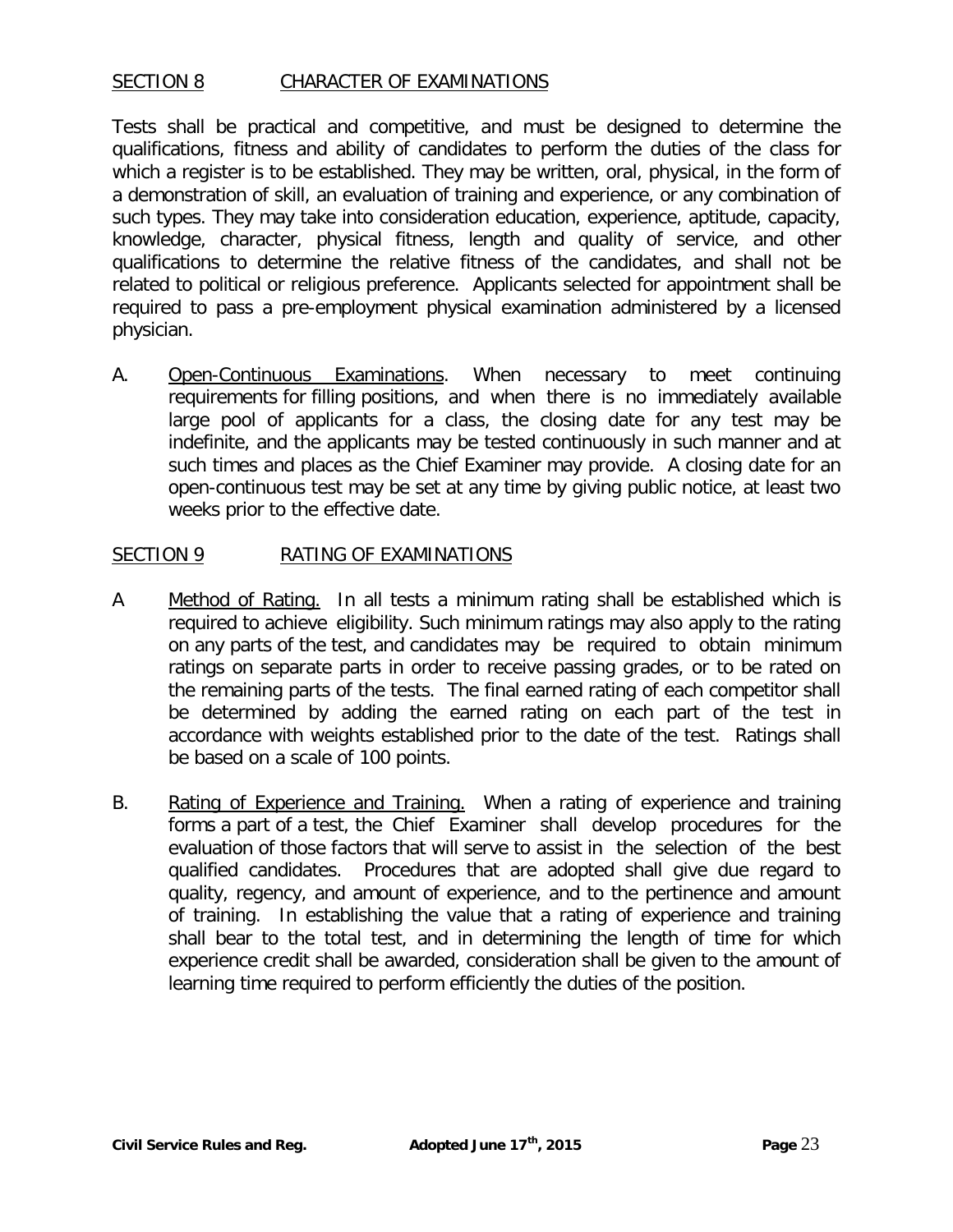## SECTION 10 NOTIFICATION OF EXAMINATION RESULTS

The rating of each test shall be completed and the resulting list established as soon as practical after the date on which the test was held. Each person competing in a test shall be given notice of their final rating. Each person competing in a test may, during the immediate thirty-day period following notification of examination results review their examination papers and have the rating reviewed and corrected if an error is found. No correction shall invalidate any appointment previously made from the list. The right to review the test is limited to the applicant, Commissioners, the staff and members of the governing body of the District, which held the examination. Tests may be reviewed only during regular business hours at the office of the Commission.

# SECTION 11 PREFERENCE FOR VETERANS

Preference status in competitive examinations shall be given to every veteran and disabled veteran pursuant to ORS 408.225 to 408.235, as amended by Chapter 370, Oregon Laws 2009, the provisions of which statues are hereby incorporated into these Rules and Regulations as though fully set forth herein. Preference means that the score of a veteran who has passed an initial application screening or an application examination shall be increased by five points and the score of a disabled veteran who has passed such screening or examination shall be increased by ten points. For an examination that consists of interviews or evaluations not resulting in a numerical score, the veteran or disabled veteran shall receive special consideration pursuant to ORS 408.230(1)(c).

The foregoing amendment shall be effective for all applicable examinations advertised following the date of adoption of this Resolution. (October 21, 2009)

## SECTION 12 VOLUNTEER FIREFIGHTER PREFERENCE

In all competitive entrance examinations, preference status shall be given to applicants who are current volunteers of and who have served a minimum of three years of uninterrupted service as an active volunteer firefighter in the District for which the examination is being conducted. Any interruption in such service that exceeds 180 days shall constitute a break in service that disqualifies the volunteer from utilizing the preference until after three years of uninterrupted firefighter service have in fact occurred by the determining date. Preference points shall be determined using the candidate's volunteer status as of the deadline date for receiving applications. The volunteers meeting those requirements shall qualify for an increase in test score of *five* points, providing a passing grade has been received. All such points shall be added to the total combined test ending combined test score of the volunteer and shall not be allocated to any single feature of part of the examination.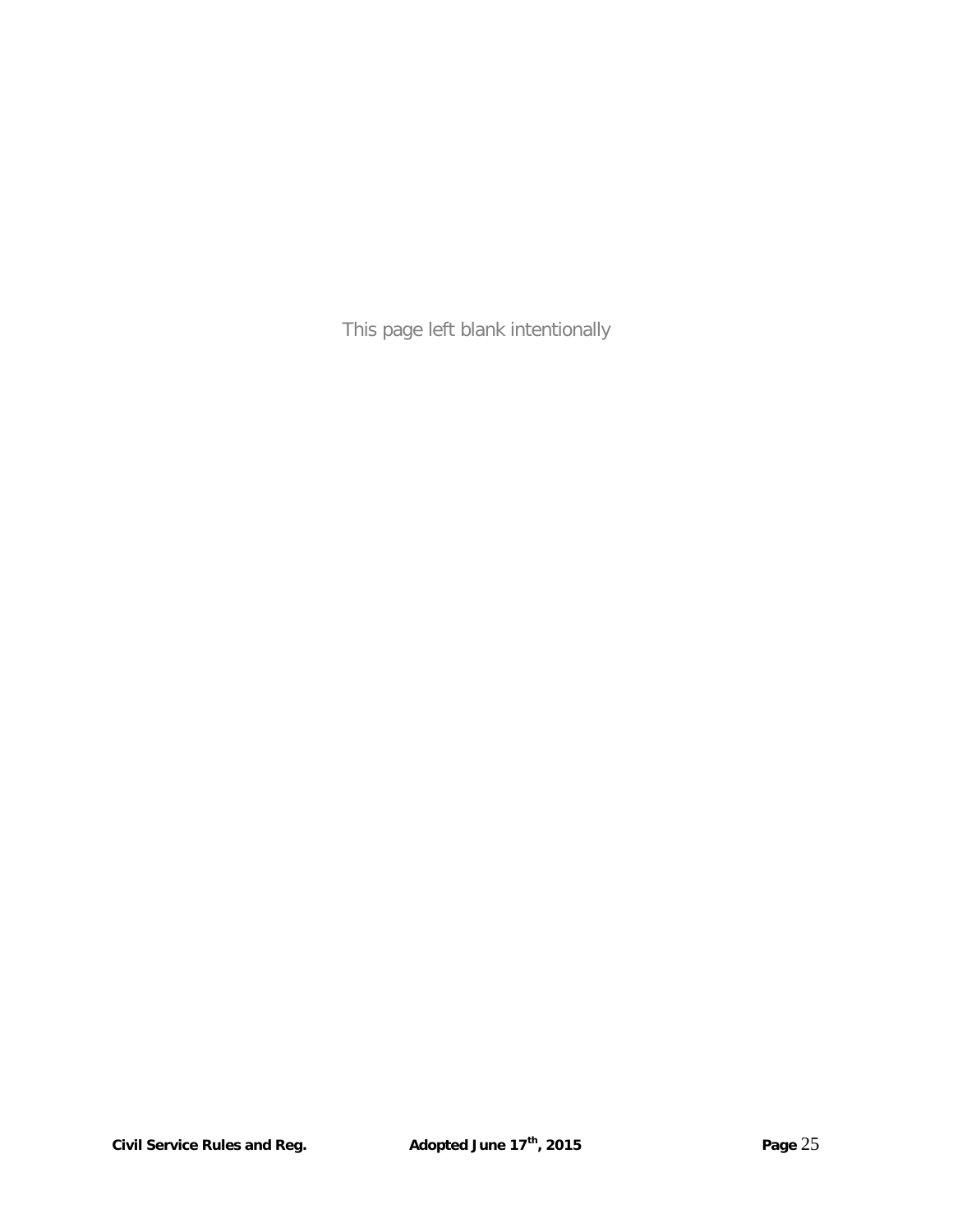# **RULE VIII**

# **REGISTERS**

#### SECTION 1 ESTABLISHMENT OF REGISTERS

The Commission shall establish and maintain lists of eligibles necessary to provide an adequate supply of qualified candidates for positions in the classified service of each District. Lists shall be established by class of employment and shall be District wide in application.

#### SECTION 2 KINDS OF REGISTERS

- A. Entrance Registers. An entrance register shall be established for each District for such class of positions to be filled on an entrance basis and shall consist of the names of all persons who have passed the entrance test for that class.
- B. Promotion Registers. A promotion list shall be established for each District for each class of positions to be filled on a promotional basis and shall consist of the names of all employees who have passed a promotion test for the class.

#### SECTION 3 ORDER OF NAMES ON ENTRANCE REGISTERS

- A. Entrance Registers.
	- 1. Laid off Employees. Each entrance register shall be headed by the names of persons who have been regular employees and who were laid off from a position in that class through no fault of their own.
	- 2. Eligible. Names of eligibles shall be placed on lists in the order of their final earned ratings plus any veterans or volunteer preference credits to which they may be entitled. Where ties exist, names shall be arranged in order of the candidate whose application was received first.
- B. Promotion Registers.
	- 1. Demoted Employees. Each promotion register shall be headed by the names of persons who have been regular employees and who were demoted or reclassified to a lower class from a position in that class through no fault of their own.
	- 2. Eligible Employees. Names of eligibles shall be placed on lists in the order of their final earned ratings. Where ties exist, names shall be arranged in order of the candidate whose application was received first.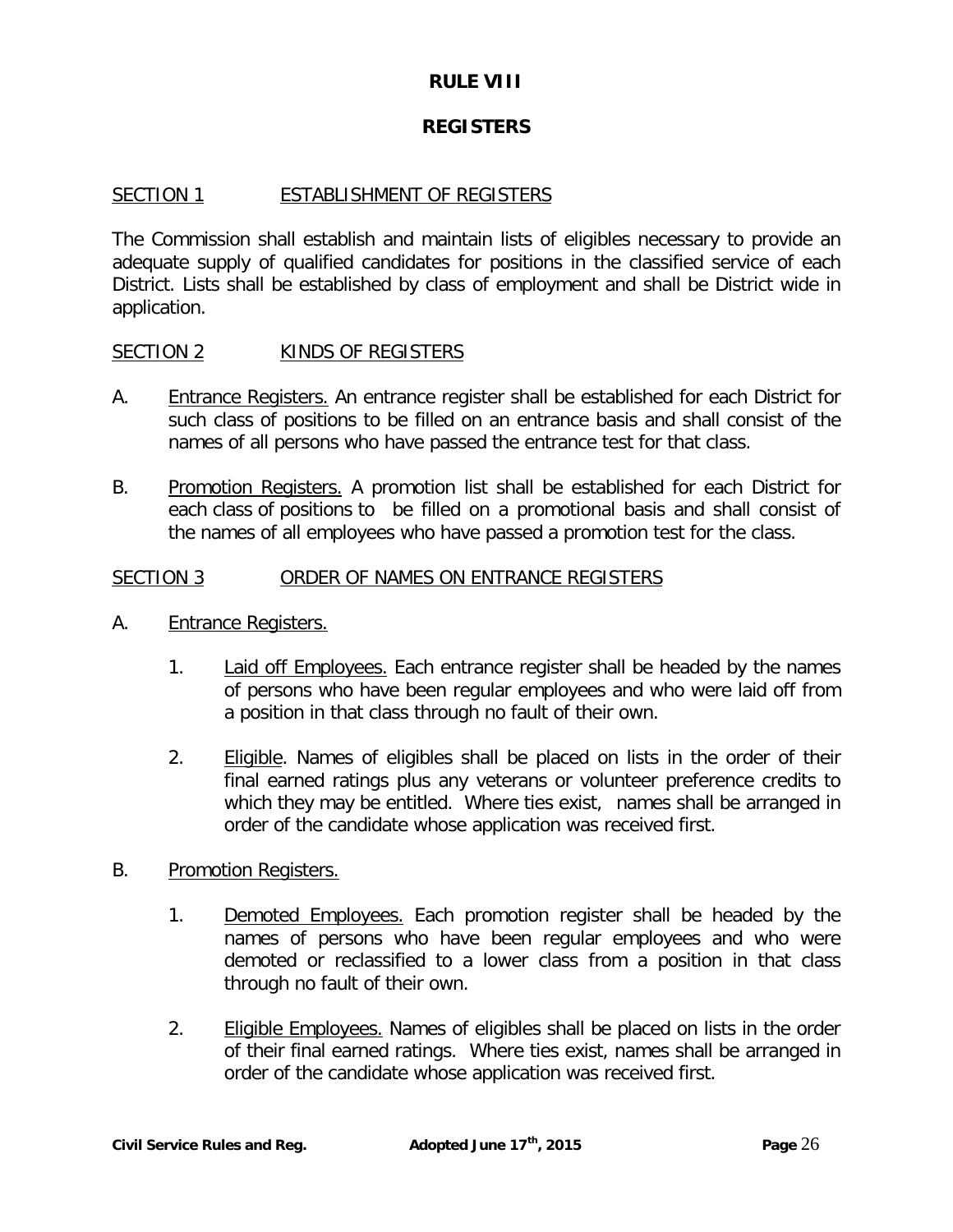C. The Order of names of persons laid off or demoted in "A" or "B" of this section shall be in inverse order of the date of their layoff or demotion.

## SECTION 4 DURATION OF REGISTERS

- A. Entrance Registers. The duration of eligibility on an entrance register resulting from a layoff is limited to not more than thirty months from the date of separation from service in that District(s). An entrance register may not be canceled unless it has been in effect for at least twelve months or is exhausted and may not continue in effect for longer than thirty months.
- B. Promotion Registers. The duration of eligibility on a promotional register resulting from demotion or downward reclassification is limited to not more than thirty months from the date of such demotion or reclassification. A promotion register may not be canceled unless exhausted or has been in effect for thirty months.

## SECTION 5 REMOVAL OF NAMES FROM LISTS

The Chief Examiner may remove a name from a list permanently or temporarily for any of the following reasons:

- A. Certification and appointment of an applicant from the list to fill a permanent position.
- B. Certification and appointment to fill a permanent position with the same or higher salary range from a different list. However, any applicant whose name is so removed may have it restored by making written application to the Chief Examiner.
- C. Failure to respond within five days to a written inquiry of the Chief Examiner or an appointing power relative to availability for appointment.
- D. Refusal of an offer of an appointment without adequate explanation.
- E. Failure to report for duty within the time specified by the appointing power
- F. Expiration of the term of eligibility on the register.
- G. Failure to maintain a record of current address with the Commission as evidenced by the return of properly addressed unclaimed letter, or other evidence.
- H. Certification three times to the same appointing power without receiving appointments.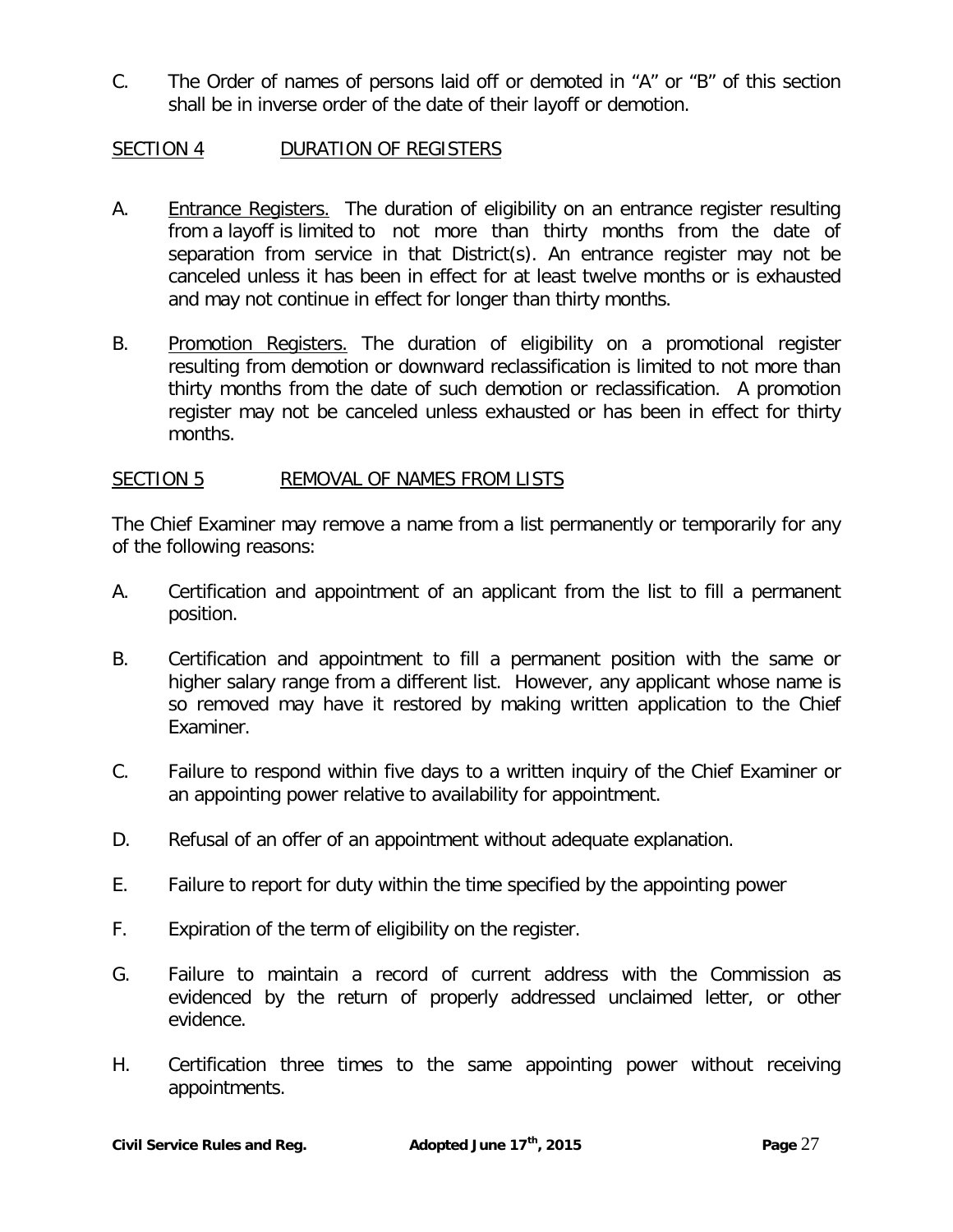- I. Willful violation of any rules of the provisions of the Civil Service Rules for Firefighters or these rules.
- J. In case of promotion lists, separation from service in that District.
- K. Upon a finding by the Chief Examiner or Commission that the person is not qualified to perform the duties of the class.
- L. Upon a finding of the appointing power and concurrence by the Commission that the applicant is not qualified to perform the duties of the class.
- M. Upon request of the eligible to have his/her name removed.
- N. As required by the terms of other agreements, i.e. Intergovernmental Agreements of memorandums of understandings.

Any person whose name is removed from the register shall be promptly notified by the Chief Examiner of the reason for such removal.

#### SECTION 6 RESTORATION OF NAMES TO ELIGIBLE LISTS

An eligible whose name is removed from a list may make a written request to the Chief Examiner for restoration of his/her name to the list. The request must specify the reasons advanced for the requested restoration. The Chief Examiner, subject to appeal to the Commission, shall determine whether evidence submitted justifies approval of the request

#### SECTION 7 AVAILABILITY OF ELIGIBLES

It shall be the responsibility of eligibles to notify the Commission in writing of changes in address, or other changes that may affect availability for employment. However, the Chief Examiner may from time to time, circulate registers or use other methods to determine current availability of eligibles.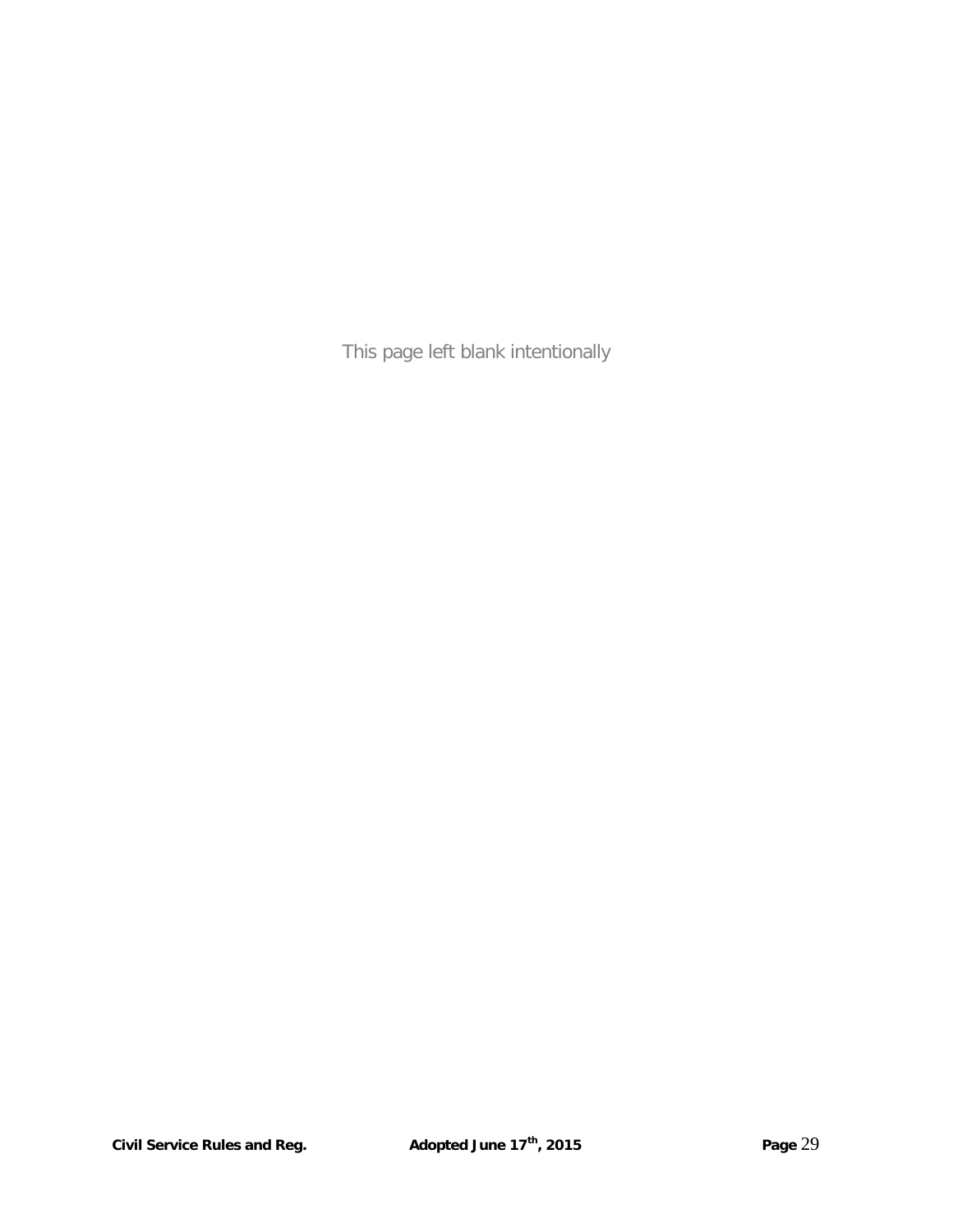### **RULE IX**

#### **CERTIFICATION AND APPOINTMENT**

#### SECTION 1 FILLING VACANT POSITIONS

All vacancies in classified positions shall be filled as provided in these rules. Whenever an appointing power wishes to fill a vacancy in the classified service, a request for names of qualified eligibles shall be submitted to the Commission. No appointment to a classified position shall be made without prior authorization of the Chief Examiner.

#### SECTION 2 **CERTIFICATION OF ELIGIBLES**

- A. Eligibles Registers. Upon completion of the examination process, the Commission shall certify the register with the names of all eligibles who have successfully completed and passed the examination process.
- B. Order and Number of Names Certified. Names shall be certified in order of standing on the register. Where ties exist, names shall be arranged in order of the candidate whose application was received first.
- C. Notification of Eligibles. The Chief examiner will provide notification of the date and time the list is scheduled to be certified by the Civil Service Commission to the candidates.
- D. Rejection of Eligibles. Job related reasons are considered valid reasons for rejection of a candidate. Procedures outlined in ORS.242.766 subparagraphs (1) through (3) shall be followed when rejecting a candidate.
- E. Action required of Appointing Power(s). Reports of action taken on certified eligibles by the Appointing Power(s) shall be submitted in writing to the personnel department of the District(s) Fair consideration must be given to all names certified. The number of eligibles from the entrance register to be interviewed shall be three plus one for each additional entry level vacancy. From the promotional register, the number of eligibles to be interviewed shall be two plus one for each additional promotional vacancy. In the event that there are not enough eligibles or personnel who may become eligible during the life of the register necessary to provide the usually desired number of qualified candidates (three plus one for entrance exams and two plus one for promotional exams) a register may still be established and certified should there be an adequate supply of qualified candidates as determined by the appointing Power or the register may be deemed exhausted as provided for in Rule VIII Section 4. In the event such a list is established and certified, the Appointing Power shall interview all eligibles on the list. Where ties exist, names shall be arranged in order of the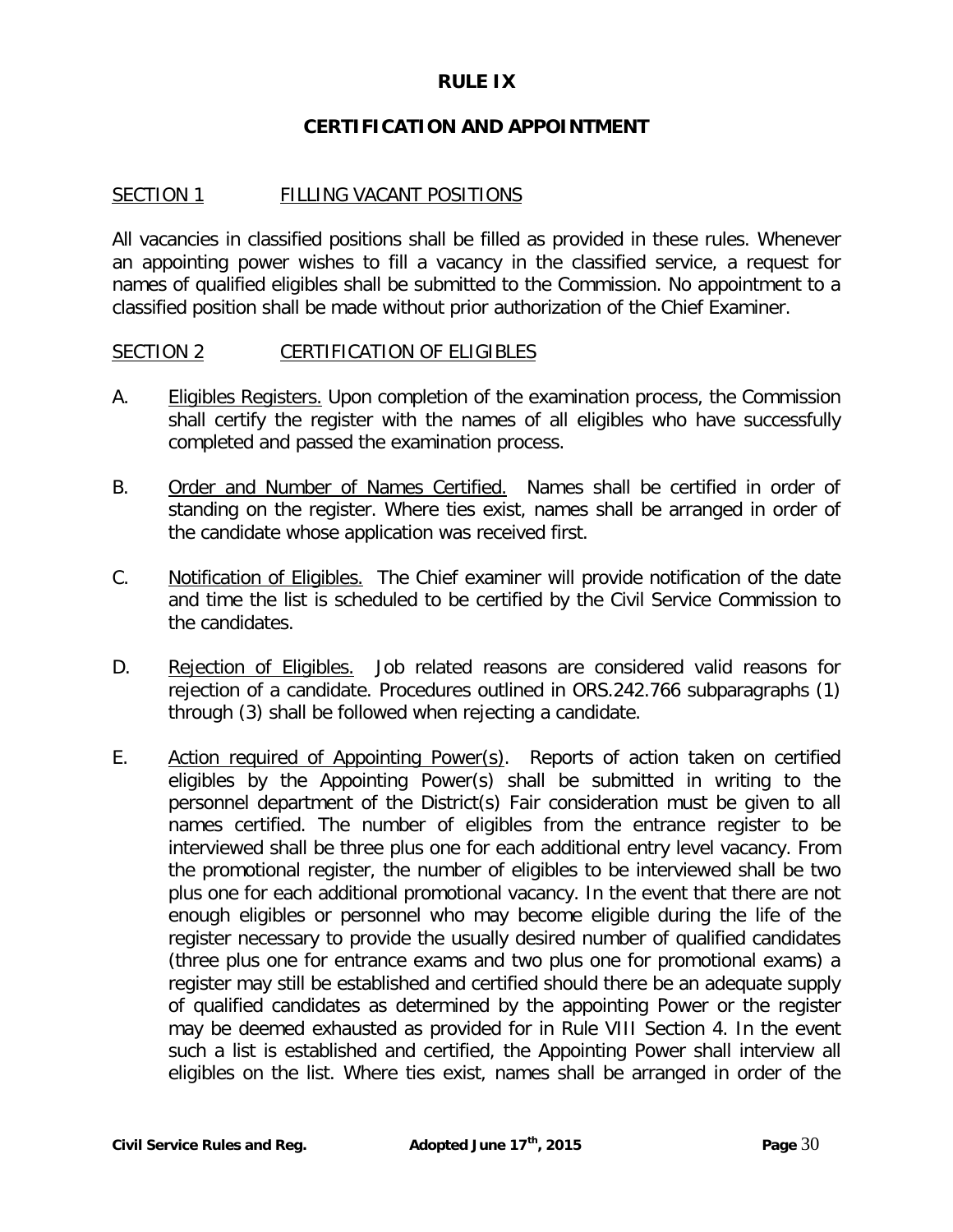candidate whose application was received first. The following actions are required by the Appointing Power:

- 1. Personally interview each candidate utilizing job related criteria.
- 2. Request additional names to replace names of eligibles who:
	- a.) Decline or otherwise waive consideration;
	- b.) Failed to appear for consideration within the specified period;
- 3. Select candidates(s) from register of eligibles to conditionally offer an available position. The conditional offer of employment is conditioned on successful completion of the pre-employment screening process.
- 4. Notify eligibles not appointed. Those persons certified to the District(s) but not appointed shall be notified. This rule will not apply in the case of persons who waive, decline or fail to appear for interview.
- F. Restoration of Names to the Register. The names of those persons certified to the District(s) but not appointed shall be restored to the register unless subject to Rule VIII. Section 5.

# SECTION 3 KINDS OF APPOINTMENTS

- A. Permanent Appointment. Each appointing power may make a permanent appointments of any of the certified candidates, Rule IX Section 2, provided that this discretion is not exercised in an arbitrary or discriminatory manner.
- B. Provisional Appointments. If there are no names of qualified candidates on either the promotional or entrance list or a class in which a vacancy exists, the Chief Examiner may authorize the provisional appointment of a person meeting the minimum prerequisites for the class to which the position is allocated. No position shall be filled by provisional appointment more than once in any calendar year. A provisional appointment is terminated after three months or when the Chief Examiner establishes an appropriate list, certifies available eligibles, and an appointment is made for the position. Notice of all such appointments made shall be reported to the Commission at its next regular meeting.
- C. Temporary Appointments. The appointing power is authorized to make temporary appointments to assure continuation of required work. A temporary appointment is limited to six months. Temporary appointment shall require official personnel action and the Chief Examiner shall be so notified. The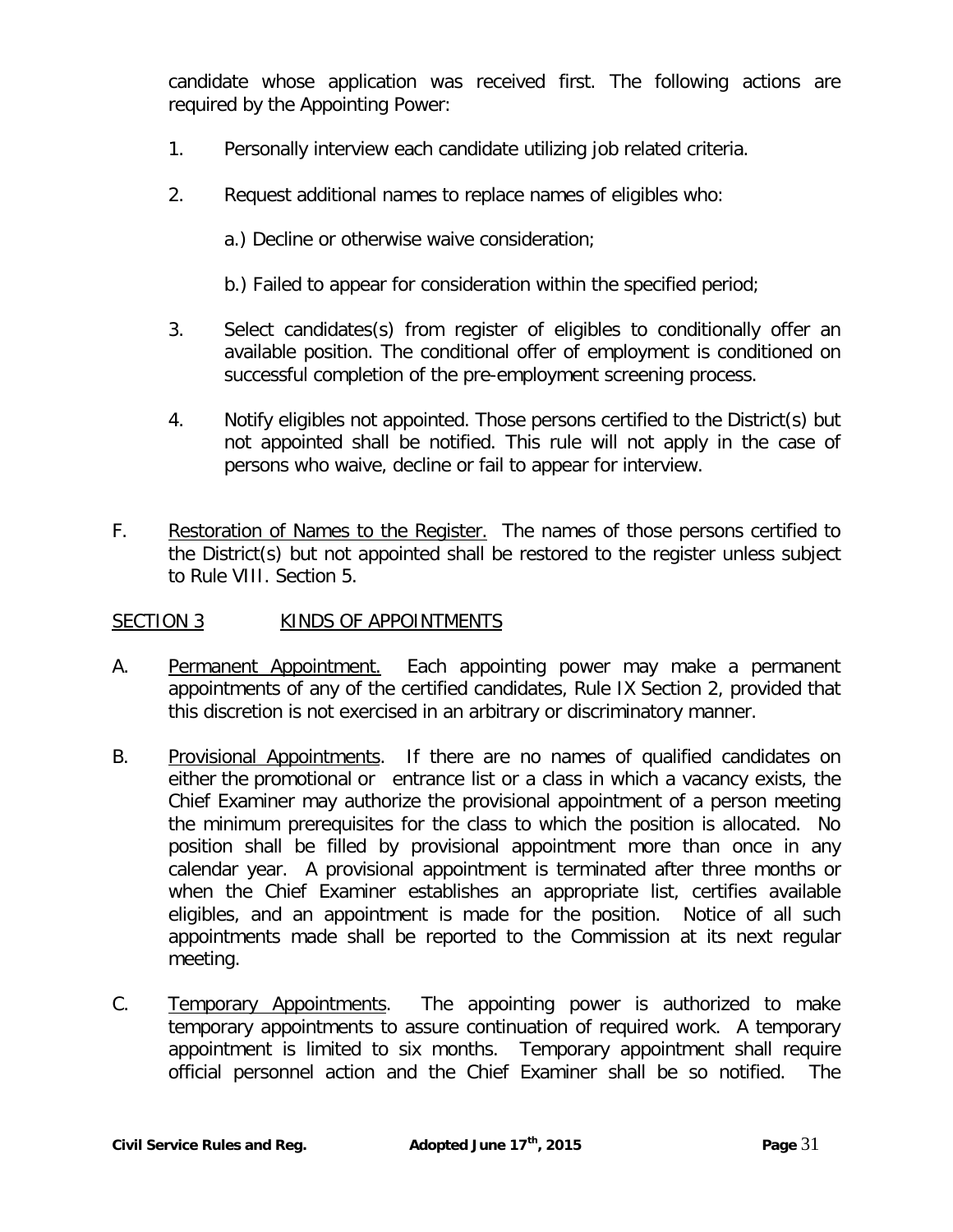appointing power will consider existing lists when making temporary appointments.

D. Relief Appointments. Where a position exists, each appointing power may make transfers or relief appointments to fill absences. Such relief appointments shall be made from the appropriate eligibility lists where administratively feasible, or the appointing power may appoint individuals who meet the minimum prerequisites of the class who are known to have the ability necessary to perform in said position. Should such appointment to that position exceed eight weeks, the Chief Examiner shall be so notified. Relief appointment shall not be considered a promotion, if to a position which may have a higher pay scale, and return to the employee's regular position shall not be considered a demotion.

# SECTION 4 TRANSFERS

- A. **Assignment of Duties.** Each appointing power may, within division or organization unit, assign an employee from one position to another position in the same class without prior approval of the Commission.
- B. Method of Transfer. Each appointing power may authorize the transfer of an employee to a similar position in the same classification. An employee may be transferred from a position in one division or organization unit to a position in the same class in another division. A transfer of an employee from a position in one class to a position in another class having a higher salary range constitutes a promotion and is subject to rules governing appointments and promotions. A transfer to a position in a class having a lower salary range constitutes a demotion and shall be subject to rules governing demotions. Transfers must be completed with no more than a ten-day break in service.
- C. Voluntary Demotions. An employee may make a request in writing to the appointing power for demotion from a position in one class to a position in a class of lower rank. If an employee is qualified, the Chief Examiner may approve the request, provided it would not result in the layoff of another employee.
- D. Transfers Without Consent. An appointing power must give an employee ten days notice of a transfer if the transfer is being made without the consent of the employee. Upon written request of the employee, the Chief Examiner may investigate to determine if the transfer is being made for reasons other than the good of the service.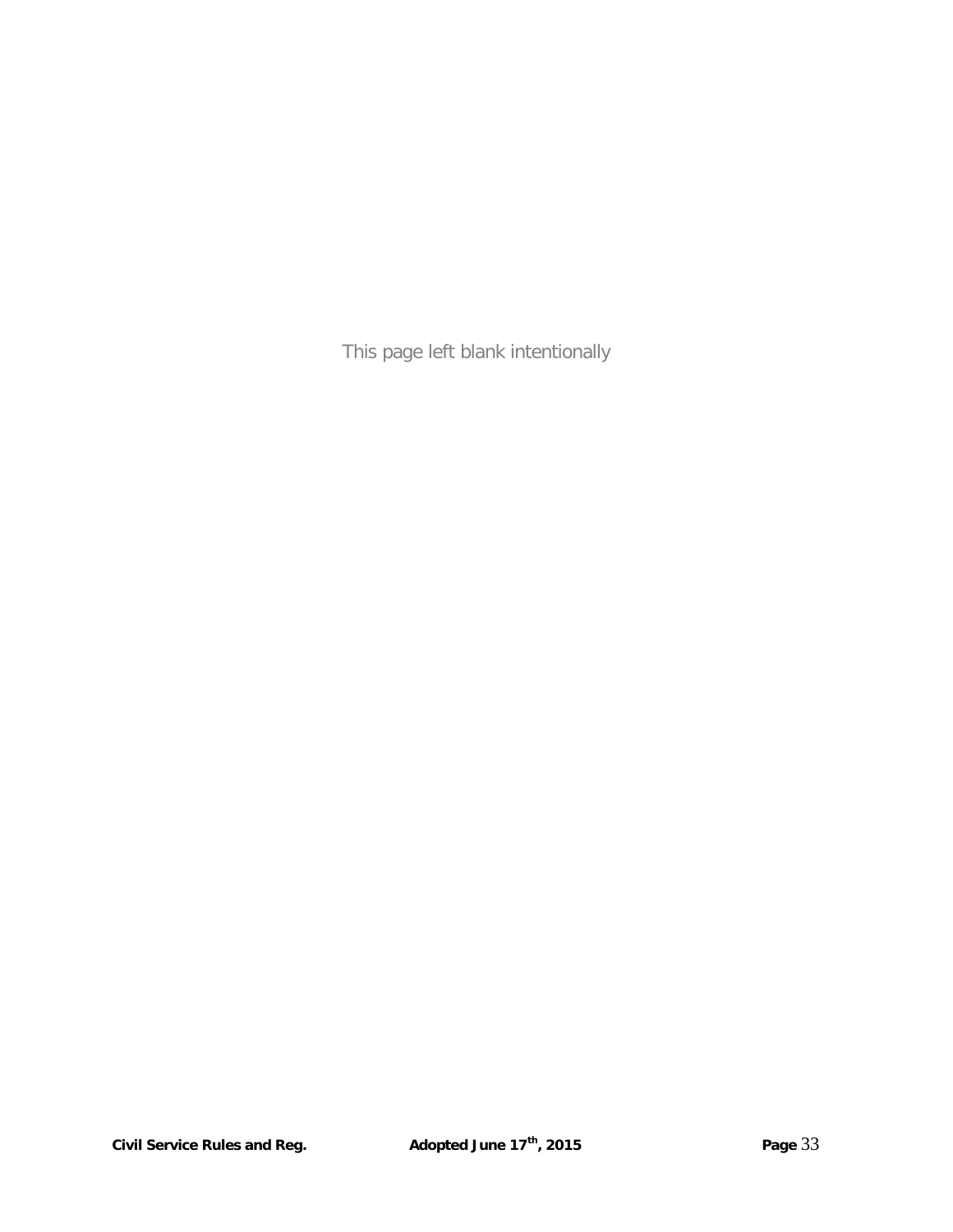#### **RULE X**

#### **PROBATIONARY PERIOD**

#### SECTION 1 PURPOSE

The probationary period is an integral part of the test and provides each appointing power with the opportunity to observe the new employee's work, to train and aid the new employee in adjustment to the position, and to reject any employee whose work performance fails to meet required work standards.

#### SECTION 2 DURATION OF PROBATIONARY PERIOD

Every person certified and appointed to a position in the classified service shall serve a probationary period of twelve months.

#### SECTION 3 TRANSFER DURING PROBATIONARY PERIOD

An employee, who is transferred to another position in the same class prior to the completion of the probationary period, shall complete the probationary period in the latter position.

#### SECTION 4 DISMISSAL DURING PROBATIONARY PERIOD

If the person on probation is a new appointee, the appointing power may discharge that person without regard to any requirements for cause as set forth in Rules XII and XIII and in a like manner appoint another certified candidate and continue to do so until a qualified candidate is found.

#### SECTION 5 DEMOTION DURING PROBATIONARY PERIOD

A probationary employee serving as a result of appointment from a promotion list who fails to qualify in the new position for reason other than misconduct or delinquency, and who was a regular employee immediately prior to this promotional appointment, shall be reinstated to former position. If the Commission finds that the reasons for such demotions are insufficient, the demoted employee shall be restored to the promoted position under such terms as the Commission may impose.

#### SECTION 6 COMPLETION OF PROBATIONARY PERIOD

Prior to completion of an employee's probationary period, the appointing power will indicate satisfactory or unsatisfactory service during the probationary period. If satisfactory, the employee shall be deemed to have satisfactorily completed the probationary period and thereby be accorded regular status in the classified service. A notification of unsatisfactory service ordinarily shall be accompanied with a notice of dismissal.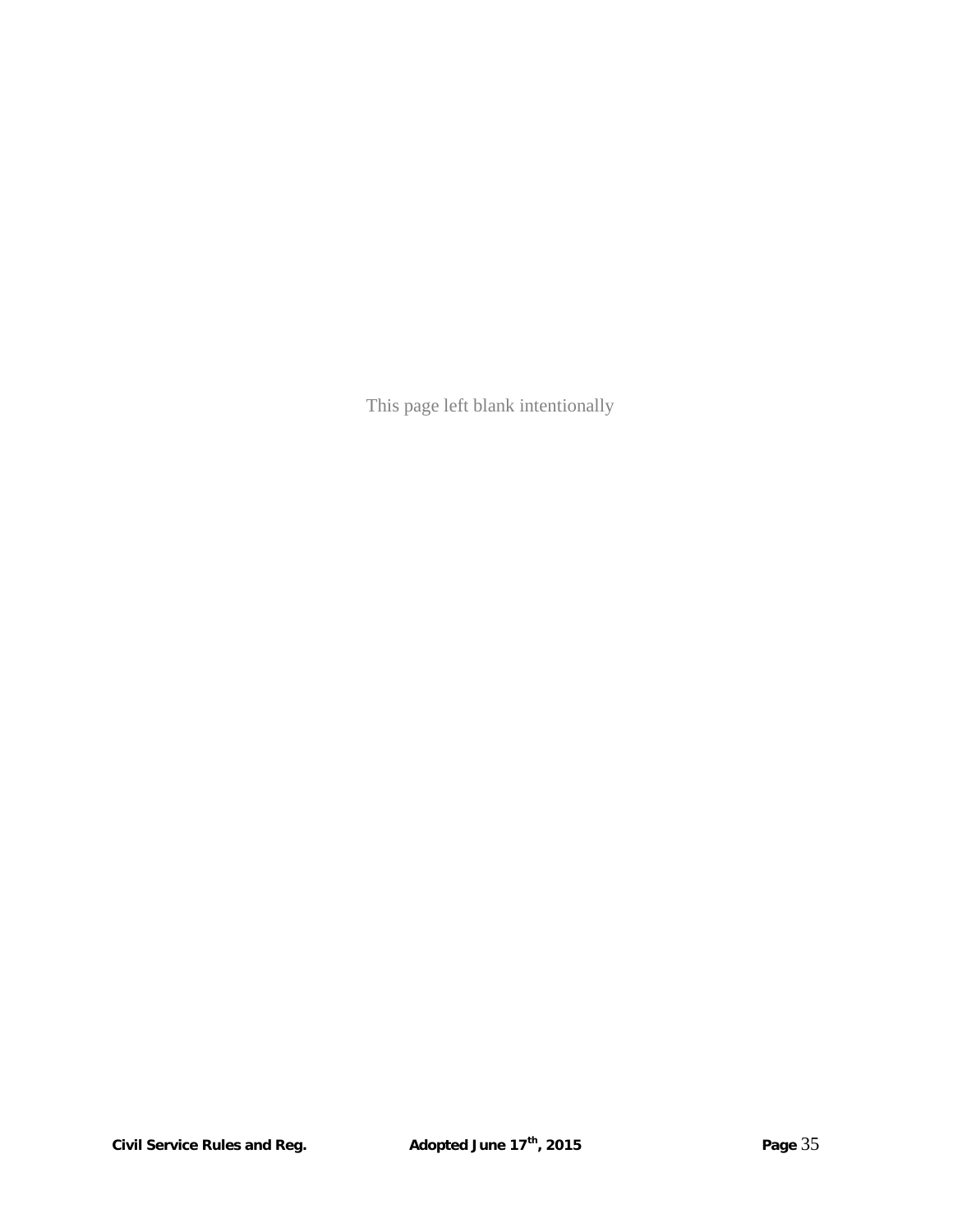### **RULE XI**

#### **SEPARATION IN GOOD STANDING**

#### SECTION 1 REDUCTION IN FORCE

- A. Reason for Layoff. The governing body of each District may order the layoff of an employee because of abolition of a position, shortage of funds or work, a material change in duties, changes in an organizational unit, or for other reasons which do not reflect discredit on the service of the employee. Duties performed by laid off employees may be reassigned to other employees already working, who hold positions in appropriate classes. No temporary or permanent separation of an employee from the service as a penalty or disciplinary action shall be considered a layoff.
- B. Demotion in Lieu of Layoff. Any regular employee who is about to be laid off may file a written request with the appointing power for demotion in lieu of layoff. The appointing power normally shall grant this request in any class for which the employee has established a right to Civil Service status, where it appears that the employee has seniority over some or all of the members of the class to which the employee seeks demotion, and where it appears that he/she may expect to perform satisfactorily. If in the opinion of the appointing power the good of the service does not indicate the desirability of such action, the employee shall be immediately notified, in writing, giving the reasons for denying the request. The employee may request a review by the Commission of the reasons for denial. In all cases where employees are demoted in lieu of layoff, their names shall be placed on layoff lists for the classes from which they were demoted.

# SECTION 2 RETURN OF NAMES OF LAID OFF EMPLOYEES TO THE ELIGIBLE LISTS

The names of regular employees laid off or demoted in lieu of layoff shall be placed on the appropriate register as provided in Rule VIII, Section 3.

- -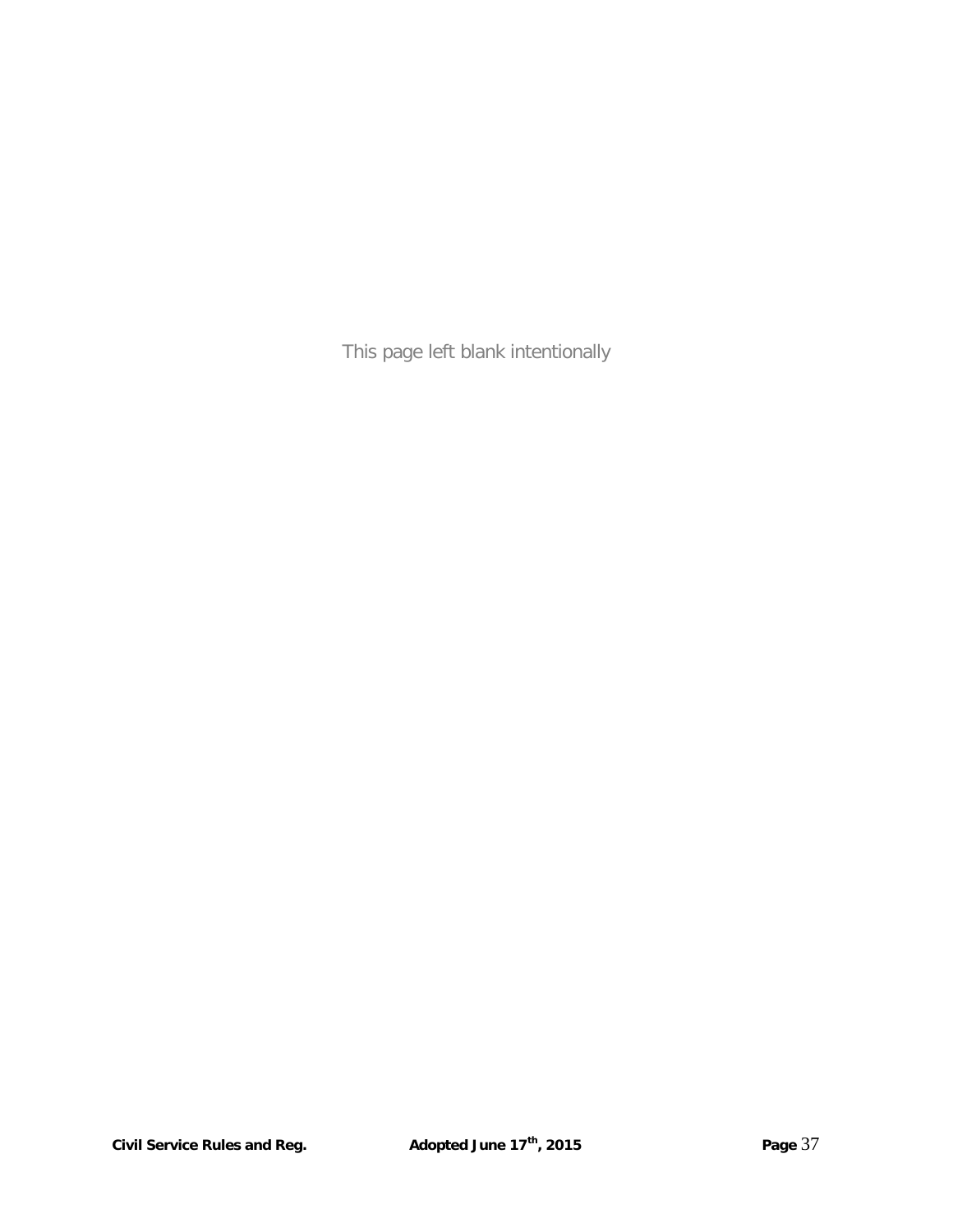## **RULE XII**

# **DISCIPLINARY ACTIONS**

#### SECTION 1 CAUSES FOR DISCIPLINARY ACTION

The tenure of persons subject to civil service shall continue during good behavior and such persons may be dismissed, demoted, suspended without pay or deprived of special privileges only for the following causes:

- A. Incompetence, inefficiency or inattention to or dereliction of duty.
- B. Dishonesty, intemperance, partaking or possession of alcoholic beverages or illegal drugs while on duty or in way which affects performance**,** immoral conduct, insubordination or discourteous treatment of the public or of fellow employees.
- C. Conviction of a felony; or conviction of a misdemeanor involving moral turpitude or which is related to the position held by the employee.
- D. Any willful violation of these rules.
- E. The willful giving of false information or withholding information, with intent to deceive, when making application for entrance.
- F. Improper or unauthorized use of District vehicles, equipment, or supplies.
- G. Claim of sick leave under false pretenses or misuse of sick leave:
- H. Violation of any provision of an ordinance, policy or rule or operating procedure of the District that employs such person.
- I. Any other willful failure of good conduct tending to injure the public service.

No person shall be dismissed, demoted, suspended without pay or deprived of special privileges for political, racial or religious reasons. However, willful violation of ORS 242.824(2) shall be grounds for dismissal, demotion or suspension without pay or deprivation of special privileges.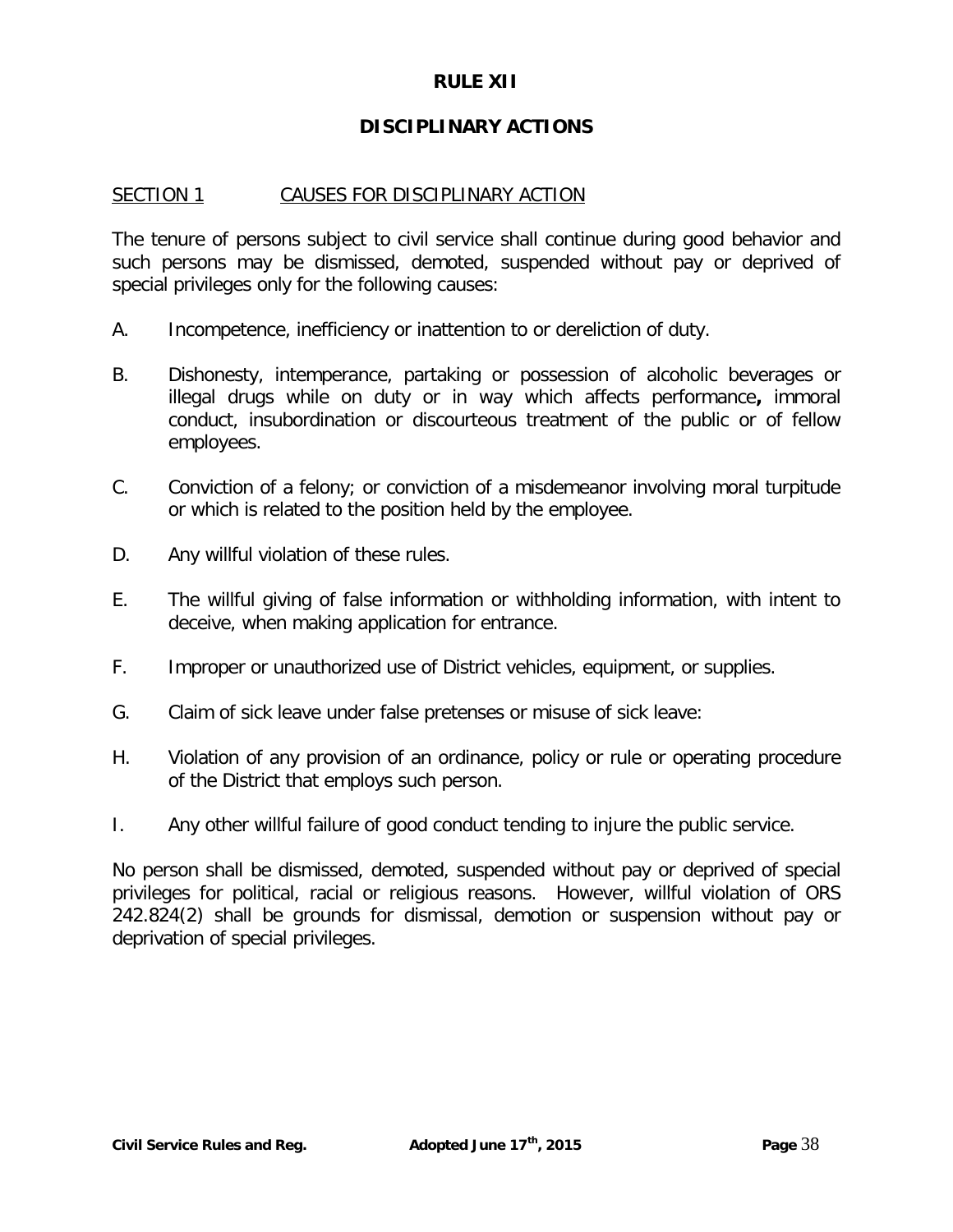Nothing herein prohibits the Appointing power from using lesser forms of punishment including oral and written reprimands and suspension with pay to which this section does not apply.

### SECTION 2 PROCEDURE FOR TAKING DISCIPLINARY ACTION

If disciplinary action is to be taken against an employee, it should be done in a manner that will not embarrass the employee before other employees or the public. For all forms of disciplinary action, a supervisor should follow established procedures for their. When it is necessary to suspend without pay, discharge, demote or deny special privileges to an employee, the following steps shall be taken:

- A. The supervisor shall prepare, in writing, a statement of the reason(s) for proposed disciplinary action, stating dates, location, rules and regulations violated, and particular actions, if appropriate. The written statement should include previous oral warnings given and any written warnings previously given the employee. The statement should be delivered to the Appointing Power of their District for review and necessary action.
- B. After a review of the supervisor's statement, the Appointing Power shall present the employee with the specific charges and information provided by the supervisor and outline to the employee any investigation to be made and disciplinary action being considered by the Appointing Power. The Appointing Power shall give the employee, or a person authorized to represent the employee, a reasonable opportunity to respond in person or in writing to the supervisor's statement before action is taken.
- C. If, after the employee has responded, the Appointing Power still believes disciplinary action is appropriate, the Appointing Power shall prepare a letter stating the disciplinary action to be taken.
- D. The Appointing Power shall notify the employee by certified mail, and if possible, by hand delivering the letter. A copy of these materials shall be filed with the Civil Service Commission.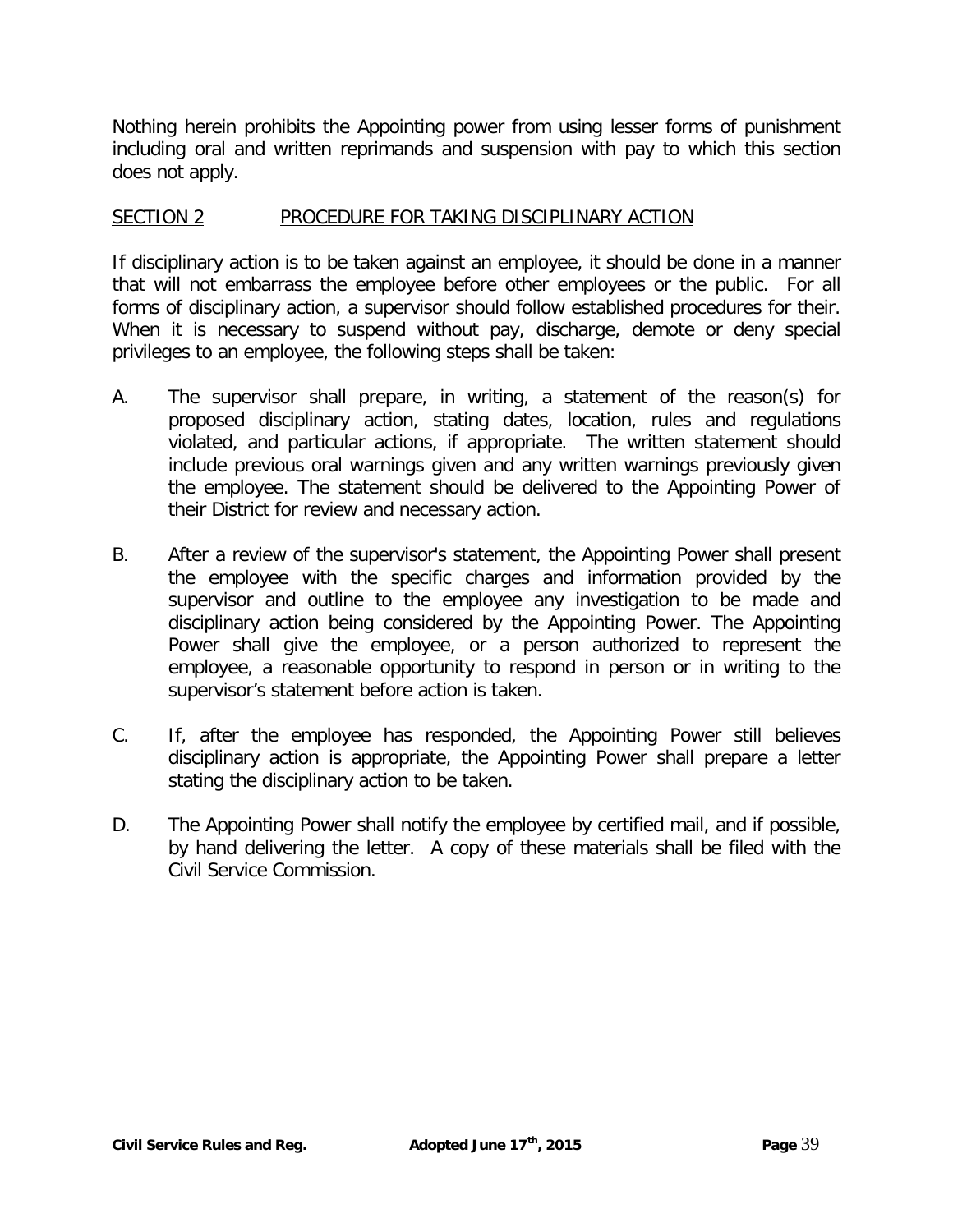# **RULE XIII**

# **APPEALS, HEARINGS AND INVESTIGATIONS**

## SECTION 1 APPEALS

- A. Appeals from Disciplinary Actions. Any regular employee who is suspended without pay, reduced in pay due to misconduct, deprived of special privileges, demoted or dismissed may, within 10 days, file with the Commission a written demand for an investigation setting forth reasons why the disciplinary action is thought to be improper. If the demand alleges, or if it otherwise appears to the Commission, that the action in question was not made in good faith for cause, the Commission shall conduct an investigation and hold a public hearing, such hearing to be within 30 days from the time appeal is filed. Any such investigation shall be confined to the determination of whether the action in question was made in good faith for cause. The Commission shall furnish the appointing power with a copy of the notice of appeal in advance of the hearing.
- B. Who May Appeal. Only regular employees are given legal right to appeal disciplinary actions. However, the Commission in such manner as it may deem proper, shall give consideration to all suggestions or complaints that concern proper administration of these rules.
- C. Subpoenas and Records. The Commission has power to administer oaths, subpoena witnesses, and compel the production of books and papers pertinent to any investigation or hearing authorized by law. The Circuit Court, on petition of the Commission shall compel obedience of any person who fails to appear in response to a subpoena, or to answer any question or produce any books or papers pertinent to such investigation or hearing, and shall punish refusal to obey a subpoena or to testify pursuant to a subpoena in the same manner as a refusal to obey a subpoena or to testify pursuant to a subpoena issued from the Circuit Court.

## SECTION 2 **INVESTIGATIONS**

In connection with an appeal, complaint, protest, or other purpose authorized by the Act, the Commission may conduct such investigation or civil suit, as the Commission deems necessary for the proper enforcement of the Act or these rules. The Commission shall make a public report upon all matters investigated under the Act.

## SECTION 3 HEARINGS

A. Procedure. Commission hearings on appeals from disciplinary action shall be open to the public and informal. Both an employee and the appointing power shall be given written notification of the time and place of a hearing at least ten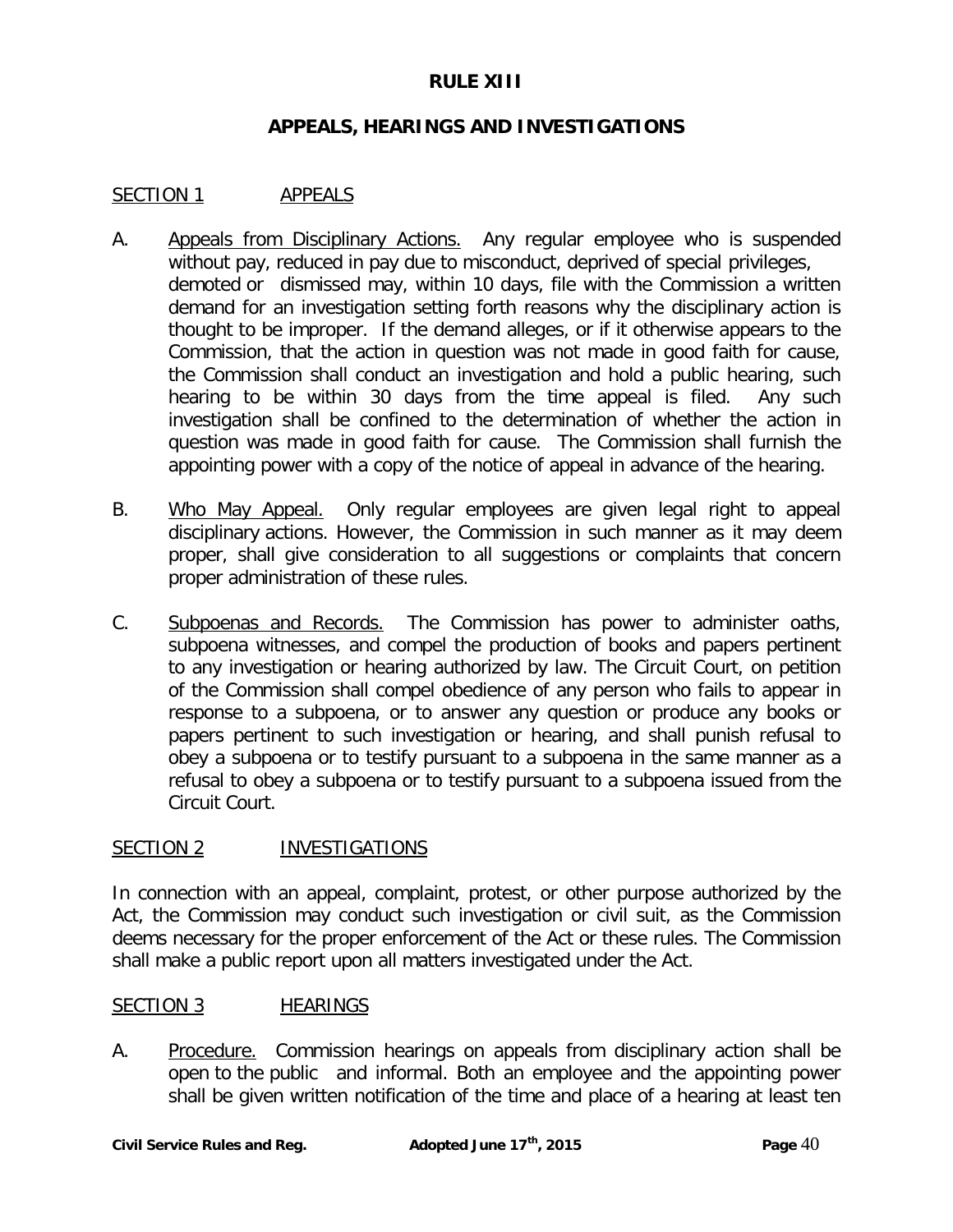days in advance, and shall have the right to have subpoenas issued by the Commission, present witnesses and give evidence before the Commission.

- B. Witness Fees. Every person served with a subpoena requiring attendance before the Commission shall be entitled to the same fees and mileage as are allowed by law to witnesses in civil suits and actions, except that no person shall be entitled to any fees or mileage who is employed in the public service of a political subdivision in which he/she is called as a witness. The fees and mileage allowed by this section need not be prepaid, but the governing body of the political subdivision shall provide for payment thereof when certified by the Commission.
- C. Conduct of Hearings. A hearing before the Commission is intended solely for the purpose of receiving evidence either to refute or to substantiate specific charges, which the Commission has been requested to examine. It shall not be made an occasion for uttering irresponsible accusations, attacks upon the character or conduct of an employer or employee, or other derogatory matters having no bearing on the charges under investigation. The Commission, in conducting such hearings, is not bound by the rules of evidence.
- D. Counsel or Representative. In appealing a disciplinary action to the Commission, an employee is not required to have counsel. The appellant may examine and cross- examine witnesses, make statements, summarize testimony, and otherwise conduct his/her own hearing. An employee may be represented by counsel or other representative of his/her own choosing.

# SECTION 4 COMMISSION FINDINGS

After an investigation and public hearing, the Commission may affirm or modify the action taken by the appointing power, or if it finds that the action in question was not made in good faith for cause, the Commission shall order the immediate reinstatement of the employee in the position from which the employee was dismissed or otherwise affected. Reinstatement shall be retroactive and entitle the affected employee to pay or compensation or special privileges from the time of dismissal. The findings and order of the Commission shall be certified in writing to the appointing power, who shall put it into effect. All other findings of the Commission resulting from hearings on complaints or suggestions normally shall be in the form of recommendations.

## SECTION 5 APPEAL TO CIRCUIT COURT

Any decision of the Commission affecting any regular employee or employees may be appealed to the Circuit Court of Clackamas County in accordance with ORS 242.804.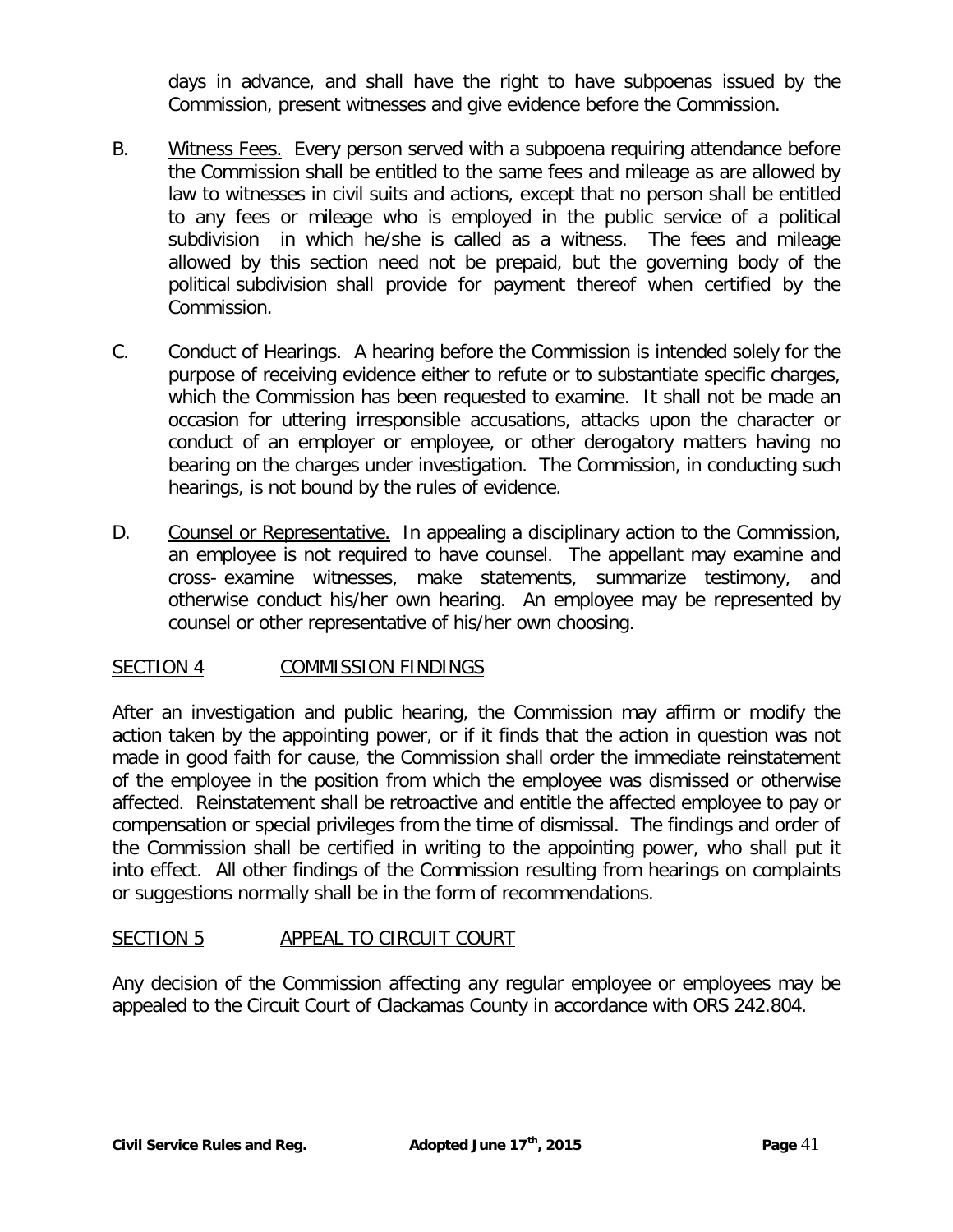## **RULE XIV**

## **RECORDS AND REPORTS**

#### SECTION 1 ROSTER

The Commission shall establish and maintain a roster of all employees in the classified service showing for each employee the class title, assignment, salary rate, date of employment, and such other employment data as is deemed pertinent.

#### SECTION 2 REPORTS TO THE COMMISSION

Every appointment, transfer, promotion, demotion, dismissal, change of salary rate, leave of absence without pay or other temporary or permanent change in the status of classified employees shall be reported to the Commission in writing on such forms as the Commission may require.

#### SECTION 3 DESTRUCTION OF RECORDS

Records other than examination papers may be destroyed after four years. Original examination papers shall be retained for four years, after which time they may be microfilmed.

#### SECTION 4 PUBLIC RECORDS

Except for examination material, service ratings, personal history, and other confidential papers as may be specified in these rules or by action of the Commission, records of the Commission shall be public records. Such records shall be open to inspection by the public during regular office hours in accordance with such procedures as the Commission may provide.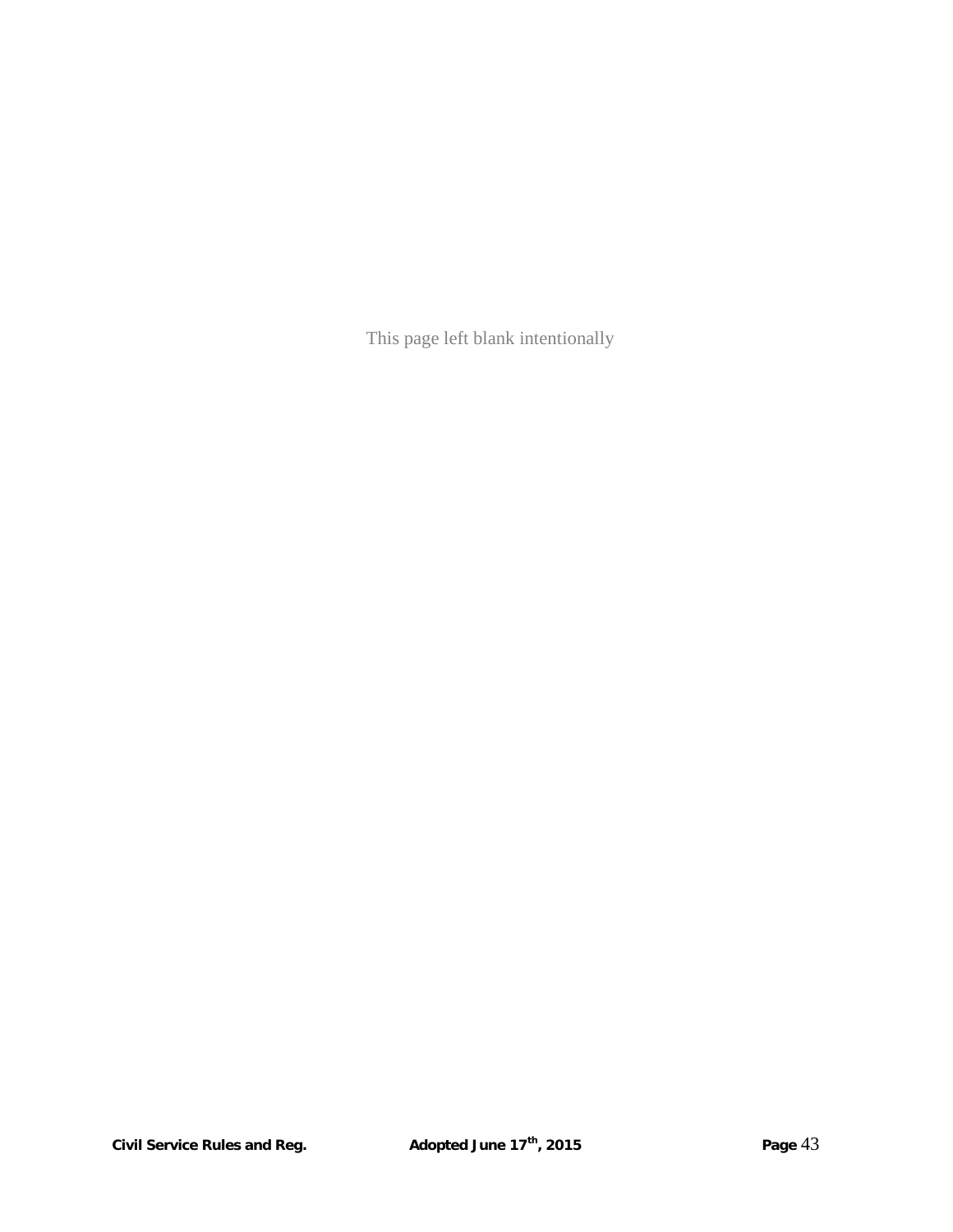### **RULE XV**

## **PROHIBITIONS**

#### SECTION 1 PROHIBITED CONDUCT GENERALLY

No person shall:

- A. Alone or in cooperation with one or more persons, defeat, deceive or obstruct any person in respect to the right of that person of examination or registration according to these Civil Service Rules.
- B. Falsely mark, grade, estimate or report upon the examination or proper standing of any person examined, registered or certified pursuant to these Civil Service Rules, or aid in so doing, or make any false representation concerning the same or concerning the person examined.
- C. Furnish to any person any special or secret information for the purpose of either improving or injuring the prospects or chances of any person so examined, registered or certified or to be examined, registered or certified.
- D. Impersonate any other person to permit or aid in any manner any other person to impersonate the individual in connection with any examination or registration or application or request to be examined or registered.

#### SECTION 2 POLITICAL CONTRIBUTIONS AND ACTIVITIES

No person holding any position subject to civil service is under any obligation to contribute to any political or religious fund or to render any political service to any person or party. No person shall be removed, reduced in grade or salary or otherwise prejudiced for refusing to do so. No person shall discharge, promote, demote or in any manner change the official rank, employment or compensation of any person subject to civil service or promise or threaten to do so for giving, withholding or neglecting to make any contribution of money or services or any other valuable thing for any political, racial or religious purpose.